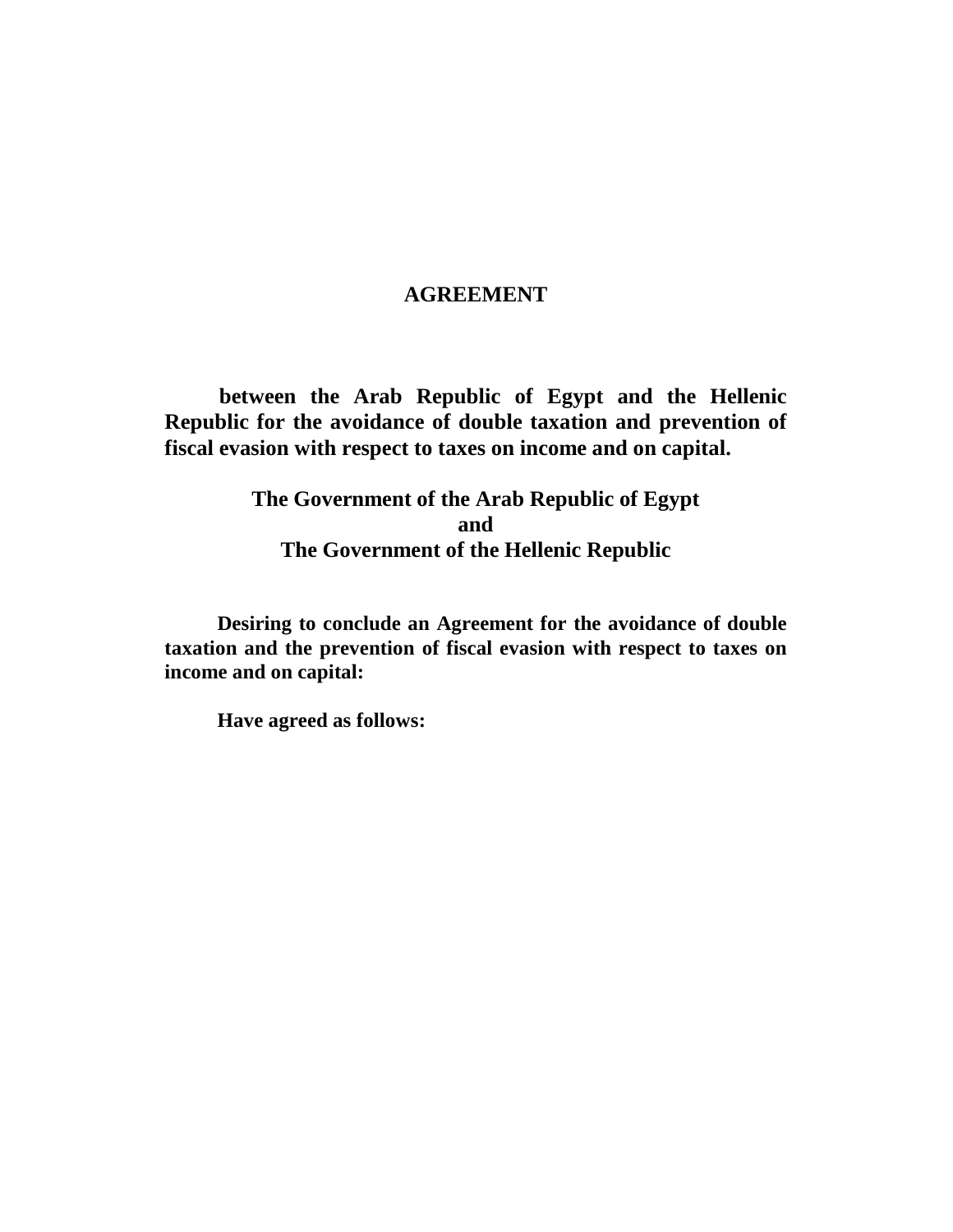#### **CHAPTER 1 SCOPE OF THE AGREEMENT**

## **Article 1 PERSONAL SCOPE**

 **This Agreement shall apply to persons who are residents of one or both of the Contracting States.** 

# **Article 2**

# **TAXES COVERED**

- **1. This Agreement shall apply to taxes on income and on capital imposed on behalf of a Contracting State or of its political subdivisions or local authorities, irrespective of the manner in which they are levied.**
- **2. There shall be regarded as taxes on income and on capital all taxes imposed on total income, on total capital, or on elements of income or of capital , including taxes on gains from the alienation of movable or immovable property , as well as taxes on capital appreciation .**
- **3. The existing taxes to which the Agreement shall apply are in particular:** 
	- **(a) In the case of the Hellenic Republic:** 
		- **(i) The income and capital tax on natural persons;**
		- **(ii) The income and capital tax on legal persons ; (hereinafter referred to as " Hellenic tax " ).**
	- **(b) In the case of the Arab Republic of Egypt:** 
		- **(i) The tax on income derived from immovable property (including the land tax, and the building tax);**
		- **(ii) The unified tax on income of individuals;**
		- **(iii) The tax on corporation profits;**
		- **(iv) The duty for the development of the financial resources of the state;**
		- **(v) Supplementary taxes imposed on taxes mentioned above;**

 **(hereinafter referred to as "Egyptian tax").**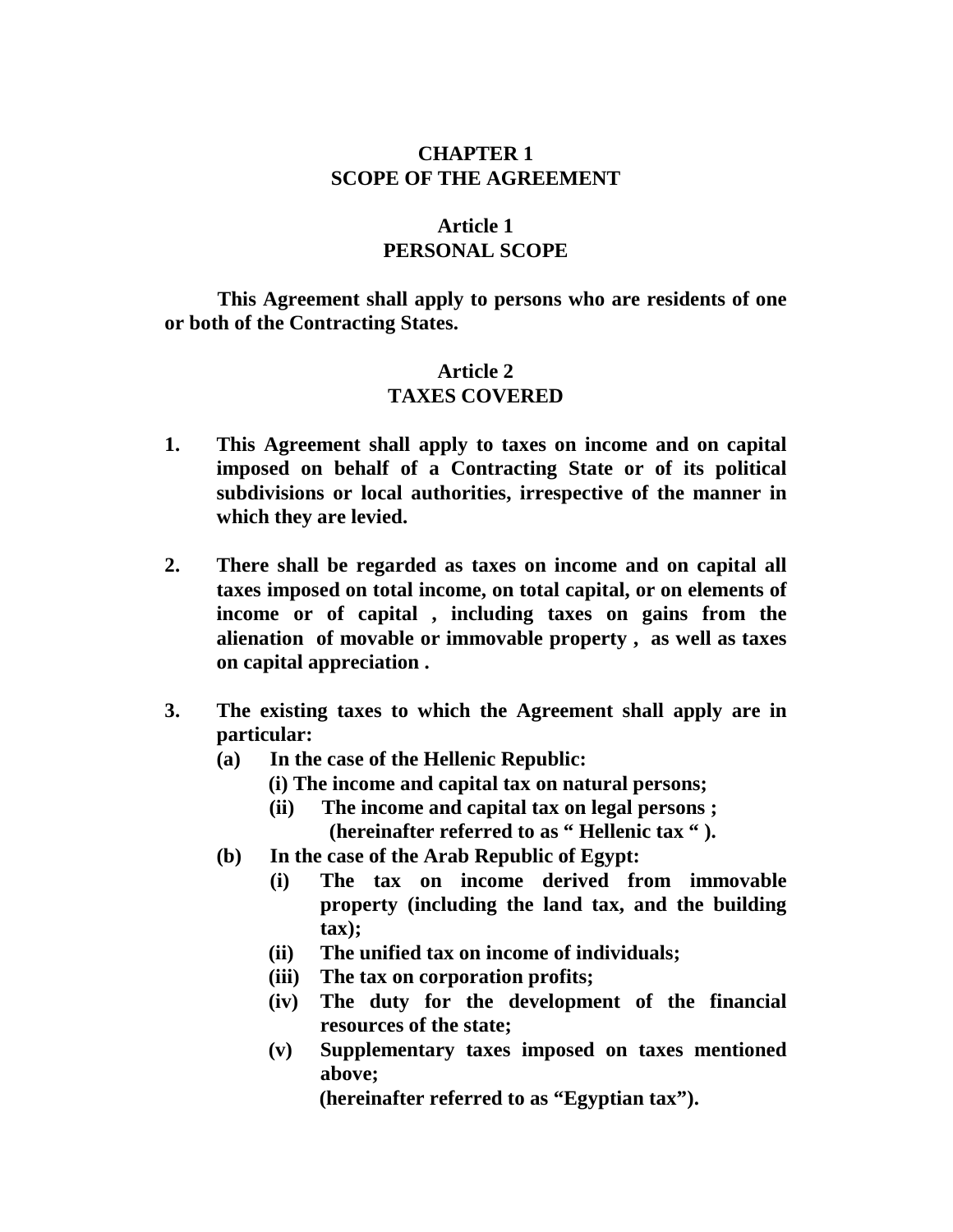**4. The Agreement shall apply also to any identical or substantially similar taxes, which are imposed after the date of signature of the Agreement in addition to, or in place of, the existing taxes. The competent authorities of the Contracting States shall notify each other of any significant changes, which have been made in their respective taxation laws.** 

# **CHAPTER II DEFINITIOS**

# **Article 3 GENERAL DEFINITIONS**

- **1. For the purposes of this Agreement, unless the context otherwise requires:** 
	- **(a) the terms:"a Contracting State" and "the other Contracting State "mean the Hellenic Republic or Egypt, as the context requires;**
	- **(b) the term "Hellenic Republic" comprises the territory of the Hellenic Republic and the part of the sea , the sea-bed and its subsoil under the Mediterranean Sea , over which the Hellenic Republic , in accordance with international law, has sovereign rights for the purpose of exploration , extraction or exploitation of the natural resources of such areas;**
	- **(c) the term " Egypt ": means the territory of the Arab Republic of Egypt, and when used in a geographical sense, includes the territorial sea and any area adjacent to the cost beyond the territorial waters, over which Egypt exercises sovereign rights, in accordance with Egyptian legislation and international law and which has been or may hereafter be designated as an area within which Egypt may exercise rights with respect to the sea bed and subsoil and their natural resources;**
	- **(d) the term "person" includes an individual, a company and any other body of persons;**
	- **(e) the term "company" means any body corporate or any entity that is treated as a body corporate for tax purposes;**
	- **(f) the terms "enterprise of a Contracting State" and "enterprise of the other Contracting State" mean respectively an enterprise carried on by a resident of a Contracting State and an enterprise carried on by a resident of the other Contracting State ;**
	- **(g) the term "national" means:**

**a) any individual possessing the nationality of a Contracting State ;**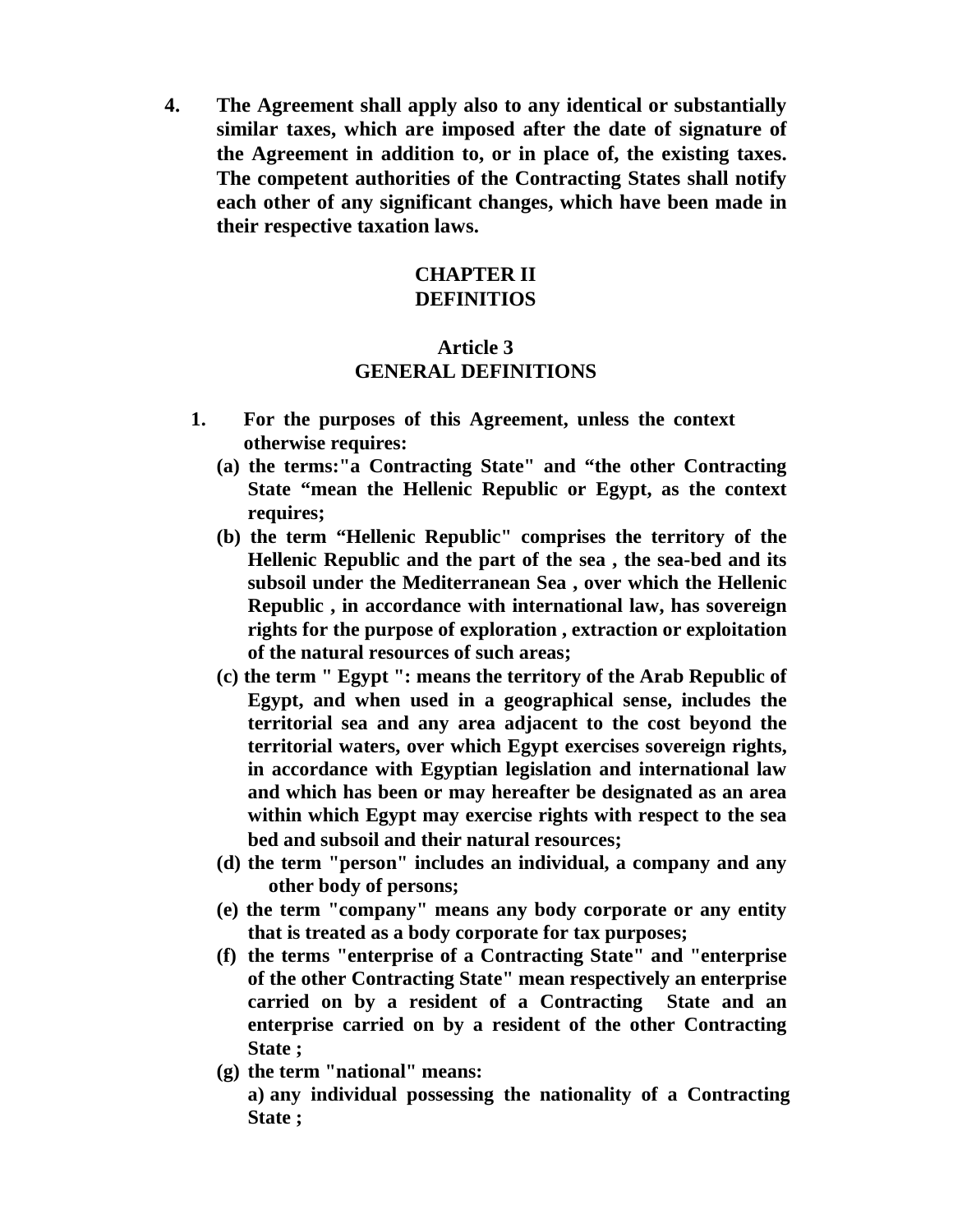**b) any legal person , partnership or association deriving its status as such from the laws in force in a Contracting State ;** 

- **(h) the term "international traffic" means any transport by a ship or aircraft, except when the ship or aircraft is operated solely between places in a Contracting State;**
- **(i) the term "competent authority" means:**

**i) in the case of the Hellenic Republic, the Minister of Economy& Finance or his authorized representative,** 

**ii) in the case of Egypt, the Minister of Finance or his authorized representative.** 

**2. As regards the application of the Agreement by a Contracting State, any term not defined therein shall, unless the context otherwise requires, have the meaning that it has at that time under the law of that State for the purpose of the taxes to which the Agreement applies, any meaning under the applicable tax laws of that State prevailing over a meaning given to the term under other laws of that State .** 

#### **Article 4**

#### **RESIDENT**

- **1. For the purposes of this Agreement, the term "resident of a Contracting State" means any person who, under the laws of that State, is liable to tax therein by reason of his domicile, residence, place of management or any other criterion of a similar nature, and also includes that State and any political subdivision or local authority thereof. this term, however, does not include any person who is liable to tax in that State in respect only of income from sources in that State or capital situated therein.**
- **2. Where by reason of the provisions of paragraph 1 an individual is a resident of both Contracting States, then his status shall be determined as follows:** 
	- **(a) he shall be deemed to be a resident of the State in which he has a permanent home available to him if he has a permanent home available to him in both States, he shall be deemed to be a resident of the State with which his personal and economic relations are closer (center of vital interests);**
	- **(b) if the State in which he has his center of vital interests cannot be determined, or if he has not a permanent home available to him in either State, he shall be deemed to be a resident only of the State in which he has an habitual abode;**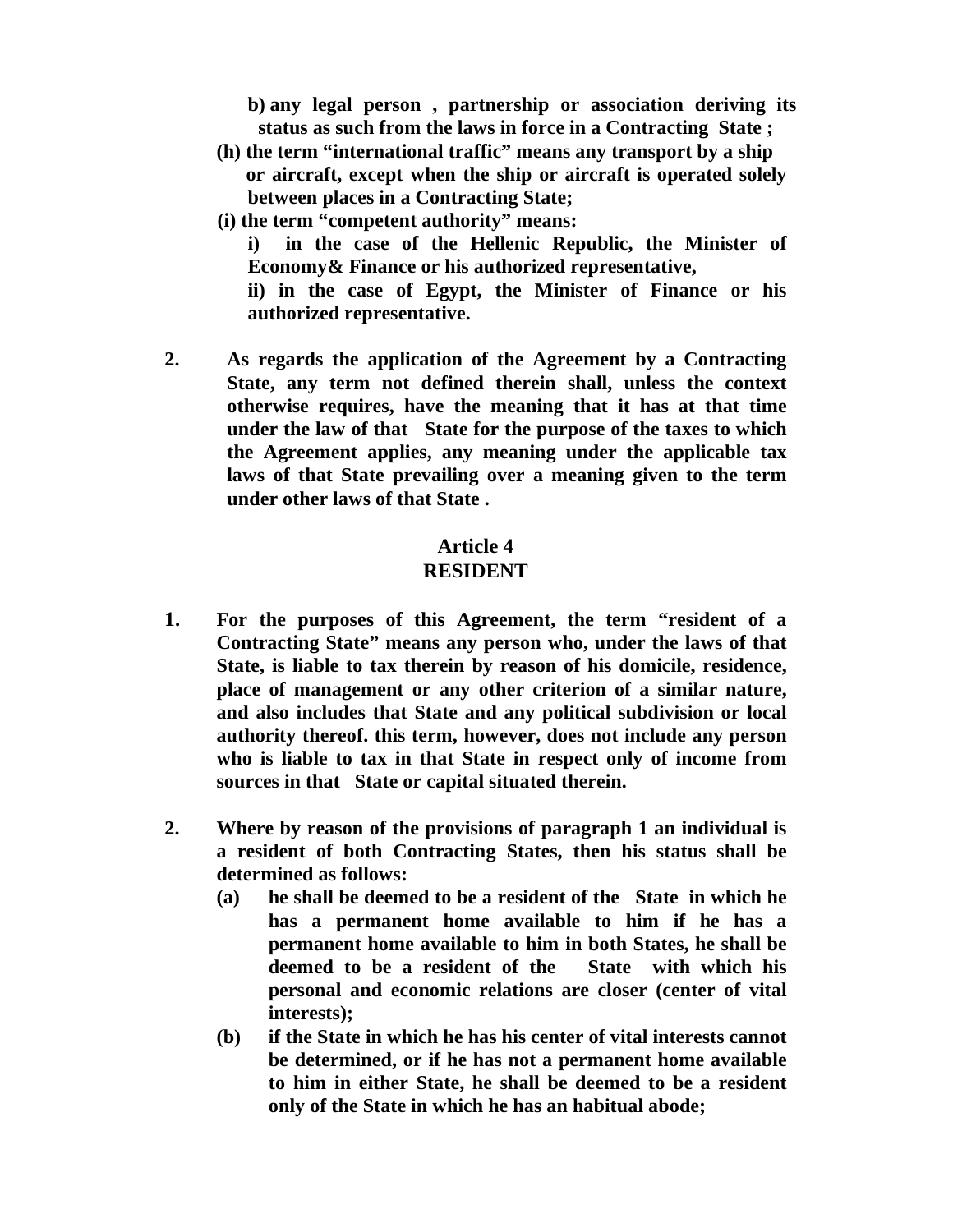- **(c) if he has an habitual abode in both States, or in neither of them, he shall be deemed to be a resident of the State of which he is a national ;**
- **(d) if he is a national of both States or of neither of them, the competent authorities of the Contracting States shall settle the question by mutual agreement.**
- **3. Where by the reason of the provisions of paragraph 1 a person other than an individual is a resident of both Contracting States, then it shall be deemed to be a resident only of the contracting State in which its place of effective management is situated.**

#### **Article 5 PERMANENT ESTABLISHMENT**

- **1. For the purposes of this Agreement, the term "permanent establishment" means a fixed place of business through which the business of an enterprise is wholly of partly carried on.**
- **2. The term "permanent establishment" includes especially:** 
	- **(a) a place of management;**
	- **(b) a branch;**
	- **(c) an office;**
	- **(d) a factory;**
	- **(e) a workshop,**
	- **(f) a mine, an oil or gas well, a quarry or any other place of extraction of natural resources, and**
	- **(g) premises and warehouses used as sales outlets.**
- **3. The term "permanent establishment" likewise encompasses:** 
	- **(a) a building site, a construction or assembly project or installation project or supervisory activities in connection therewith, but only where such site, project or activities continue for a period of more than nine months ;**
	- **(b) the furnishing of services, including consultancy services, by an enterprise through employees or other personnel engaged by the enterprise for such purpose, but only where activities of that nature continue( for the same or a connected project) within the country for a period or periods aggregating more than nine months.**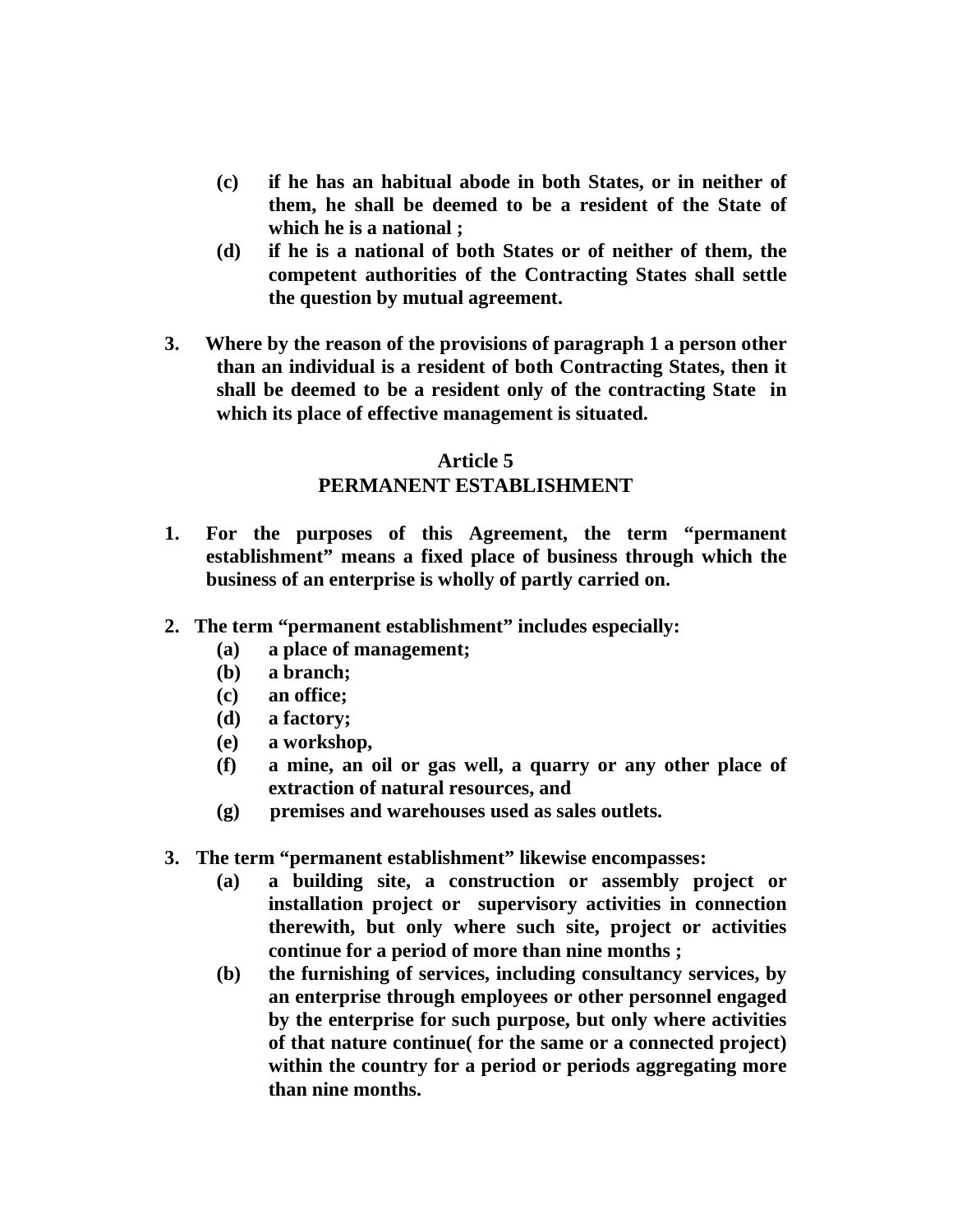- **4. Notwithstanding the preceding provisions of this Article, the term "permanent establishment" shall be deemed not to include:** 
	- **(a) the use of facilities solely for the purpose of storage, or display of goods or merchandise belonging to the enterprise;**

e de la construcción de la construcción de la construcción de la construcción de la construcción de la construcción<br>A la construcción de la construcción de la construcción de la construcción de la construcción de la constr

- **(b) the maintenance of a stock of goods or merchandise belonging to the enterprise solely for the purpose of storage, display;**
- **(c) the maintenance of a stock of goods or merchandise belonging to the enterprise solely for the purpose of processing by another enterprise;**
- **(d) the maintenance of a fixed place of business solely for the purpose of purchasing goods or merchandise, or of collecting information, for the enterprise;**
- **(e) the maintenance of a fixed place of business solely for the purpose of carrying on, for the enterprise, any other activity of a preparatory or auxiliary character;**
- **(f) the maintenance of a fixed place of business solely for any combination of activities mentioned in subparagraphs (a) to (e), provided that the overall activity of the fixed place of business resulting from the combination is of a preparatory or auxiliary character.**
- **5. Notwithstanding the provisions of paragraphs 1 and 2, where a person other than an agent of an independent status to whom paragraph 7 applies is acting in a Contracting State on behalf of an enterprise of the other Contracting State, that enterprise shall be deemed to have a permanent establishment in the first-mentioned Contracting State in respect of any activities which that person undertakes for the enterprise, if such a person:** 
	- **(a) has and habitual exercise in that State an authority to conclude Contracts in the name of the enterprise, unless the activities of such person are limited to those mentioned in paragraph 4 which, if exercised through a fixed place of business, would not make this fixed place of business a permanent establishment under the provisions of that paragraph ;or**
	- **(b) has no such authority , but habitually maintains in the first mentioned a State stock of goods or merchandises from which he regularly delivers goods or merchandises on behalf of the enterprise.**
- **6. Notwithstanding the preceding provisions of this Article, an insurance enterprise of a Contracting State shall except in regard to re-insurance be deemed to have a permanent establishment in the other Contracting State if it collects premiums in the territory of that**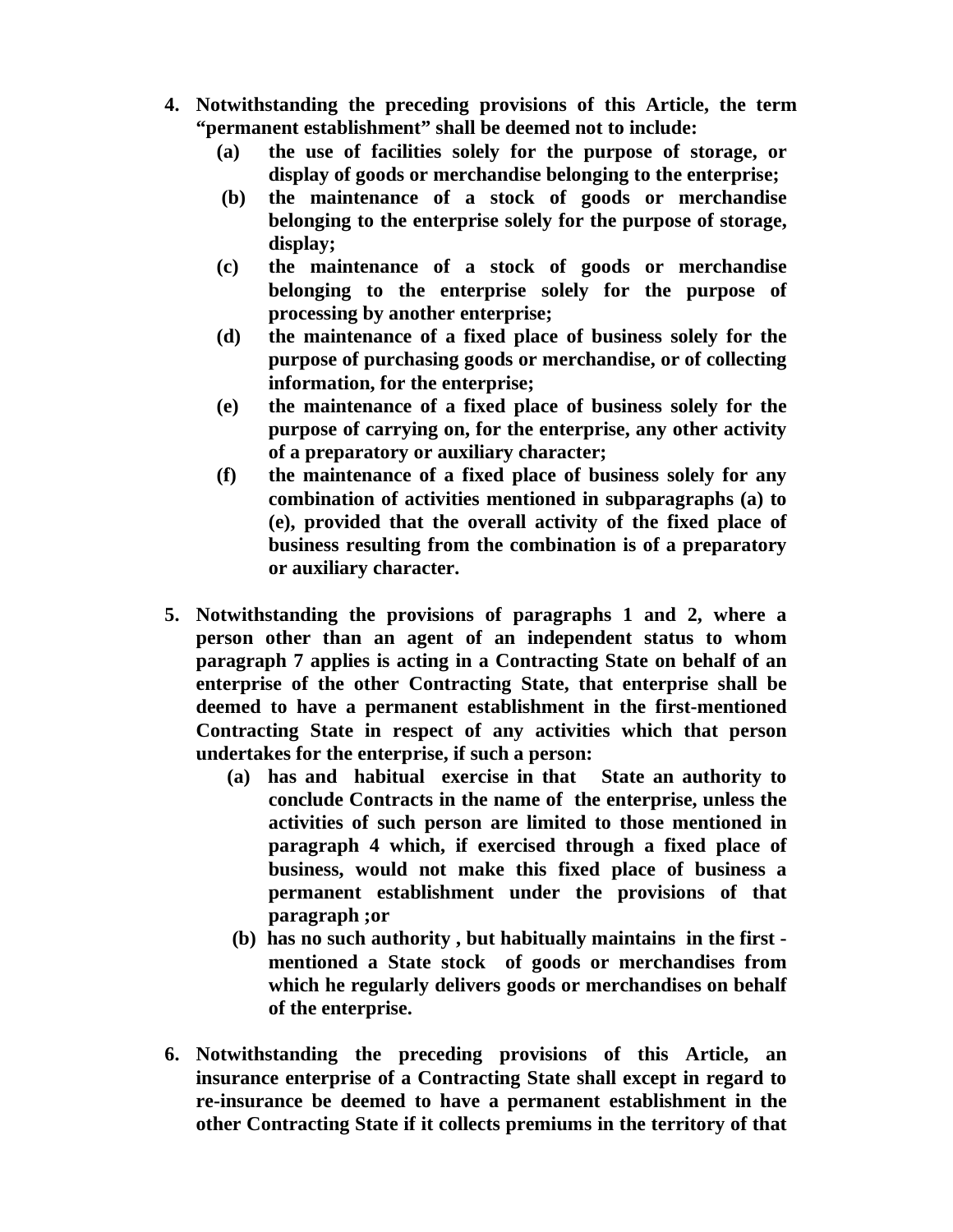**other State or insures risks situated therein through a person other than an agent of an independent status to whom paragraph 7 applies.** 

- **7. An enterprise shall not be deemed to have a permanent establishment in a Contracting State merely because it carries on business in that State through a broker, general commission agent or any other agent of an independent status provided that such persons are acting in the ordinary course of their business. However, when the activities of such an agent are devoted wholly or almost wholly on behalf of that enterprise, he will not be considered an agent of an independent status within the meaning of this paragraph.** 
	- **8. The fact that a company which is a resident of a Contracting State controls or is controlled by a company which is a resident of the other Contracting State, or which carries on business in that other State ( whether through a permanent establishment or otherwise), shall not of itself constitute either company a permanent establishment of the other.**

# **CHAPTER III TAXATION OF INCOME**

# **Article 6 INCOME FROM IMMOVABLE PROPERTY**

- **1. Income derived by a resident of a Contracting State from immovable property (including income from agriculture or forestry) situated in the other Contracting State may be taxed in that other State.**
- **2. The term "immovable property" shall have the meaning which it has under the law of the Contracting State in which the property in question is situated. The term shall in any case include property accessory to immovable property, livestock and equipment used in agriculture and forestry, rights to which the provisions of general law respecting landed property apply, usufruct of immovable property and rights to variable or fixed payments as consideration for the working of, or the right to work, mineral deposits, sources and other natural resources; Ships, boats and aircraft shall not be regarded as immovable property.**
- **3. The provisions of paragraph 1 shall also apply to income derived from the direct use, letting, or use in any other form of immovable property.**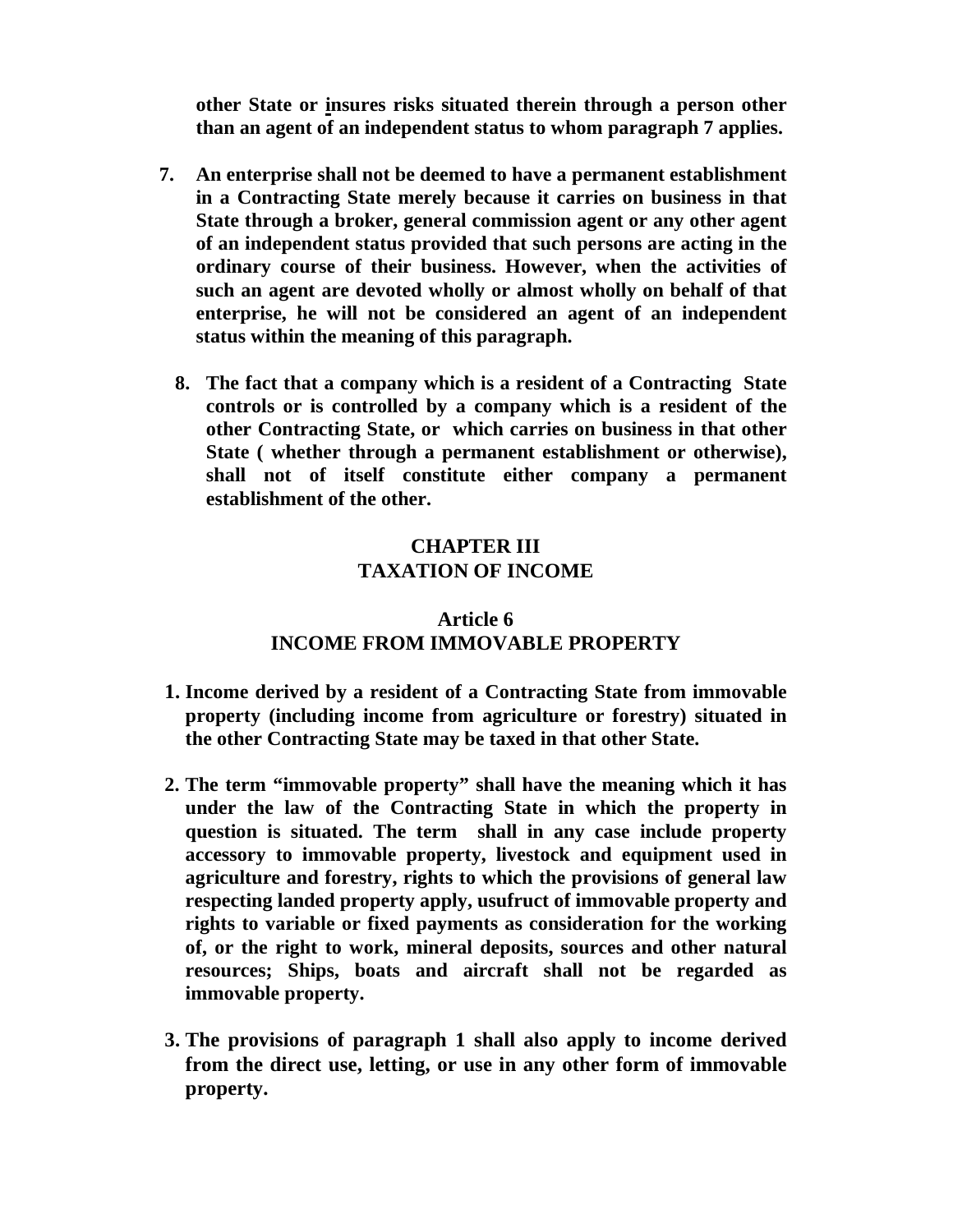**4. The provisions of paragraphs 1 and 3 shall also apply to the income from immovable property of an enterprise and to income from immovable property used for the performance of independent personal services.** 

## **Article 7 BUSINESS PROFITS**

- **1. The profits of an enterprise of a Contracting State shall be taxable only in that State unless the enterprise carries on business in the other Contracting State through a permanent establishment situated therein. If the enterprise carries on business as aforesaid, the profits of the enterprise may be taxed in the other State but only so much of them as is attributable to that permanent establishment.**
- **2. Subject to the provisions of paragraph 3, where an enterprise of a Contracting State carries on business in the other Contracting State through a permanent establishment situated therein, there shall in each Contracting State be attributed to that permanent establishment the profits which it might be expected to make if it were a distinct and separate enterprise engaged in the same or similar activities under the same or similar conditions and dealing wholly independently with the enterprise of which it is a permanent establishment.**
- **3. In determining the profits of a permanent establishment , there shall be allowed as deductions expenses which are incurred for the purposes of the business of the permanent establishment , including executive and general administrative expenses so incurred, whether in the State in which the permanent establishment is situated or elsewhere.**
- **4. Insofar as it has been customary in a Contracting State to determine the profits to be attributed to a permanent establishment on the basis of an apportionment of the total profits of the enterprise to its various parts, nothing in paragraph 2 shall preclude that Contracting State from determining the profits to be taxed by such an apportionment as may be customary; the method of apportionment adopted shall, however, be such that the result shall be in accordance with the principles contained in this Article.**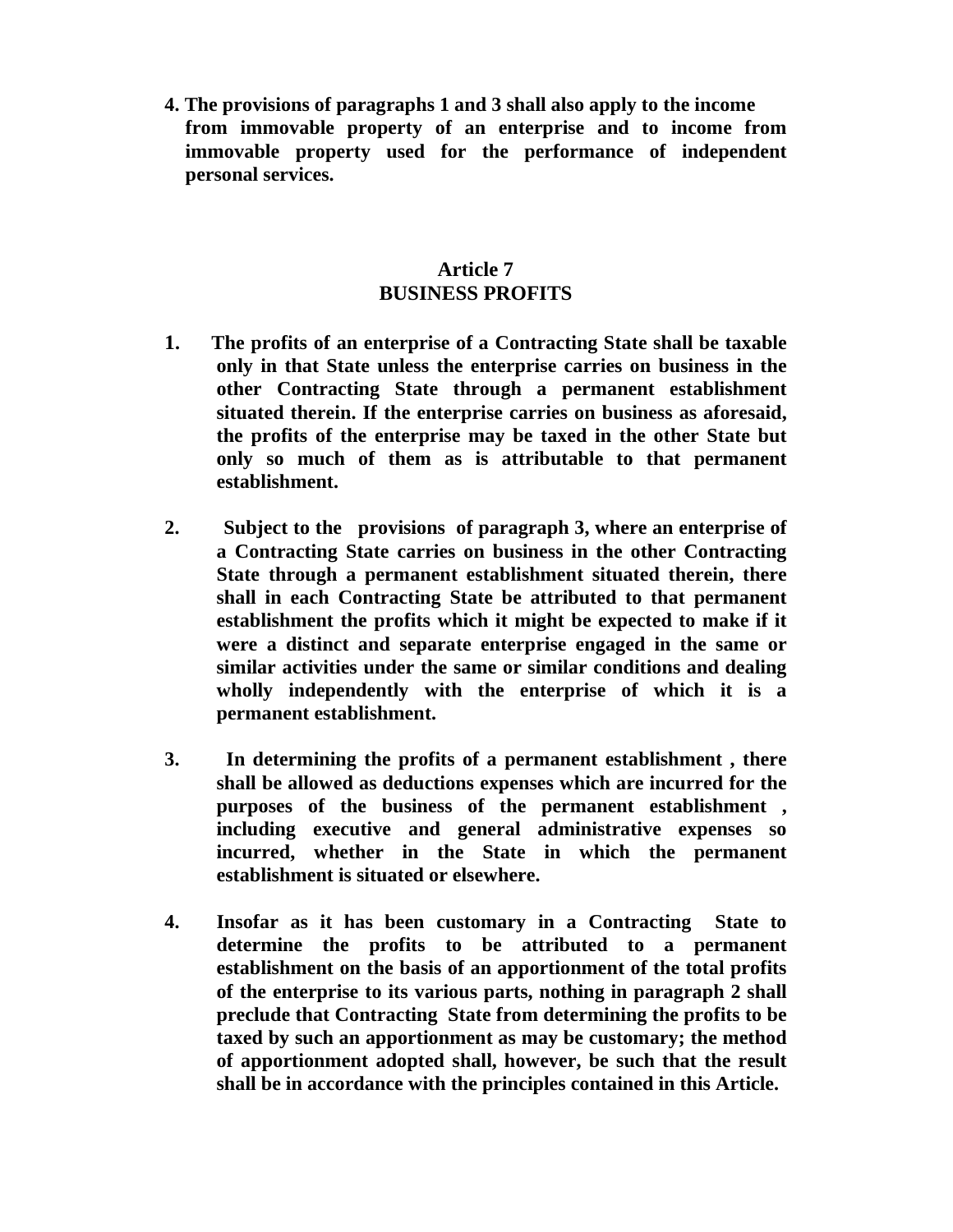- **5. For the purposes of the preceding paragraphs, the profits to be attributed to the permanent establishment shall be determined by the same method year by year unless there is good and sufficient reason to the contrary.**
- **6. Where profits include items of income, which are dealt with separately in other Articles of this Agreement , then the provisions of those Articles shall not be affected by the provisions of this Article.**

#### **Article 8 SHIPPING AND AIR TRANSPORT**

- **1. The provision of Article X of the Agreement between the Government of the Hellenic Republic and the Government of the Arab Republic of Egypt on shipping and maritime transport, concerning the tax treatment of income derived from the operation of ships in international traffic, signed in Cairo on the**  $18<sup>th</sup>$  **of April 1981, is not affected by the provisions of this Agreement.**
- **2. Profits derived from the operation of aircraft in international traffic shall be taxable only in the Contracting State in which the place of effective management of the enterprise is situated.**
- **3. The provisions of paragraph 1 and 2 shall also apply to profits from the participation in a pool, a joint business or an international operating agency.**

## **Article 9 ASSOCIATED ENTERPRISES**

- **1. Where** 
	- **(a) an enterprise of a Contracting State participates directly or indirectly in the management, control or capital of an enterprise of the other Contracting State, or**
	- **(b)the same persons participate directly or indirectly in the management, control or capital of an enterprise of a Contracting State and an enterprise of the other Contracting State,**

 **and in either case conditions are made or imposed between the two enterprises in their commercial or financial relations which differ from those which would be made between independent enterprises, then any profits which would, but for those conditions, have accrued to one of the enterprises, but, by reason of those conditions, have not so accrued, may be included in the profits of that enterprise and taxed accordingly .**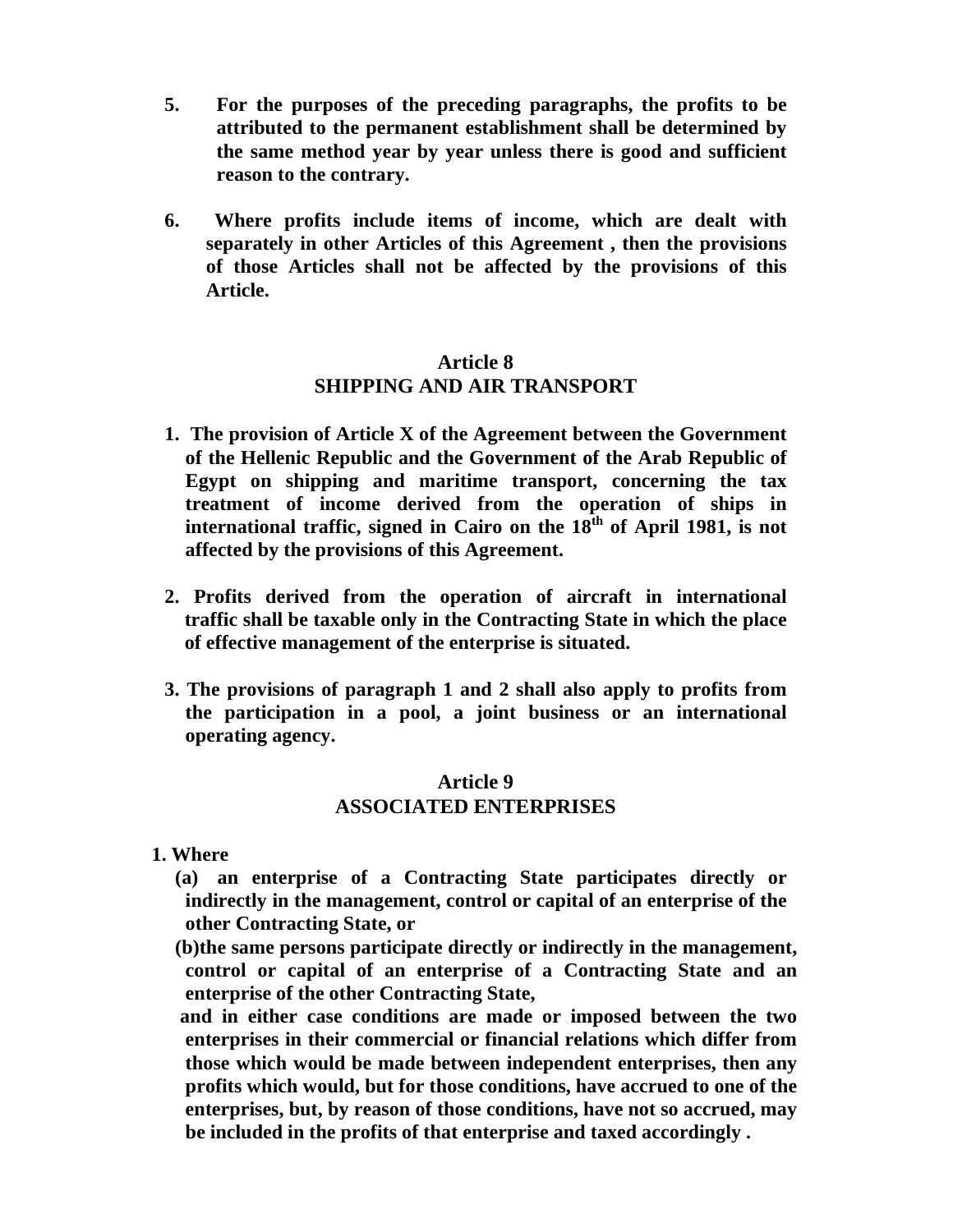- **2.Where a Contracting State includes in the profits of an enterprise of that State - and taxes accordingly - profits on which an enterprise of the other Contracting State has been charged to tax in that other State and the profits so included are profits which would have accrued to the enterprise of the first- mentioned State if the conditions made between the two enterprises had been those which would have been made between independent enterprises, then that other State shall make an appropriate adjustment to the amount of the tax charged therein on those profits. In determining such adjustment, due regard shall be had to the other provisions of this Agreement and the competent authorities of the Contracting State shall if necessary consult each other .**
- **3. A Contracting State shall not change the profits of an enterprise in the circumstances referred to in paragraph 1 after the expiry of the time limits provided in its national laws and, in any case, after five years from the end of the year in which the profits which would be subject to such change would have accrued to an enterprise of that State .**
- **4. The provisions of paragraphs 2 and 3 shall not apply in the case of fraud, willful default or neglect.**

# **Article 10**

# **DIVIDENDS**

- **1. Dividends paid by a company which is a resident of a Contracting State to a resident of the other Contracting State may be taxed in that other State.**
- **2. However, such dividends may also be taxed in the Contracting State of which the company paying the dividends is a resident and according to the laws of that State, but if the beneficial owner of the dividends is a resident of the Contracting State, the tax so charged shall not exceed 10 per cent of the gross amount of the dividends . The provisions of this paragraph shall not affect the taxation of the company on the profits out of which the dividends are paid.**
- **3. The term "dividends", as used in this Article, means income from shares "jouissance"shares or "jouissance "rights, mining shares, founders' shares or other rights, not being debt-claims, participating in profits, as well as income from other corporate rights which is subjected to the same taxation treatment as income from shares by the laws of the State of which the company making the distribution is a resident.**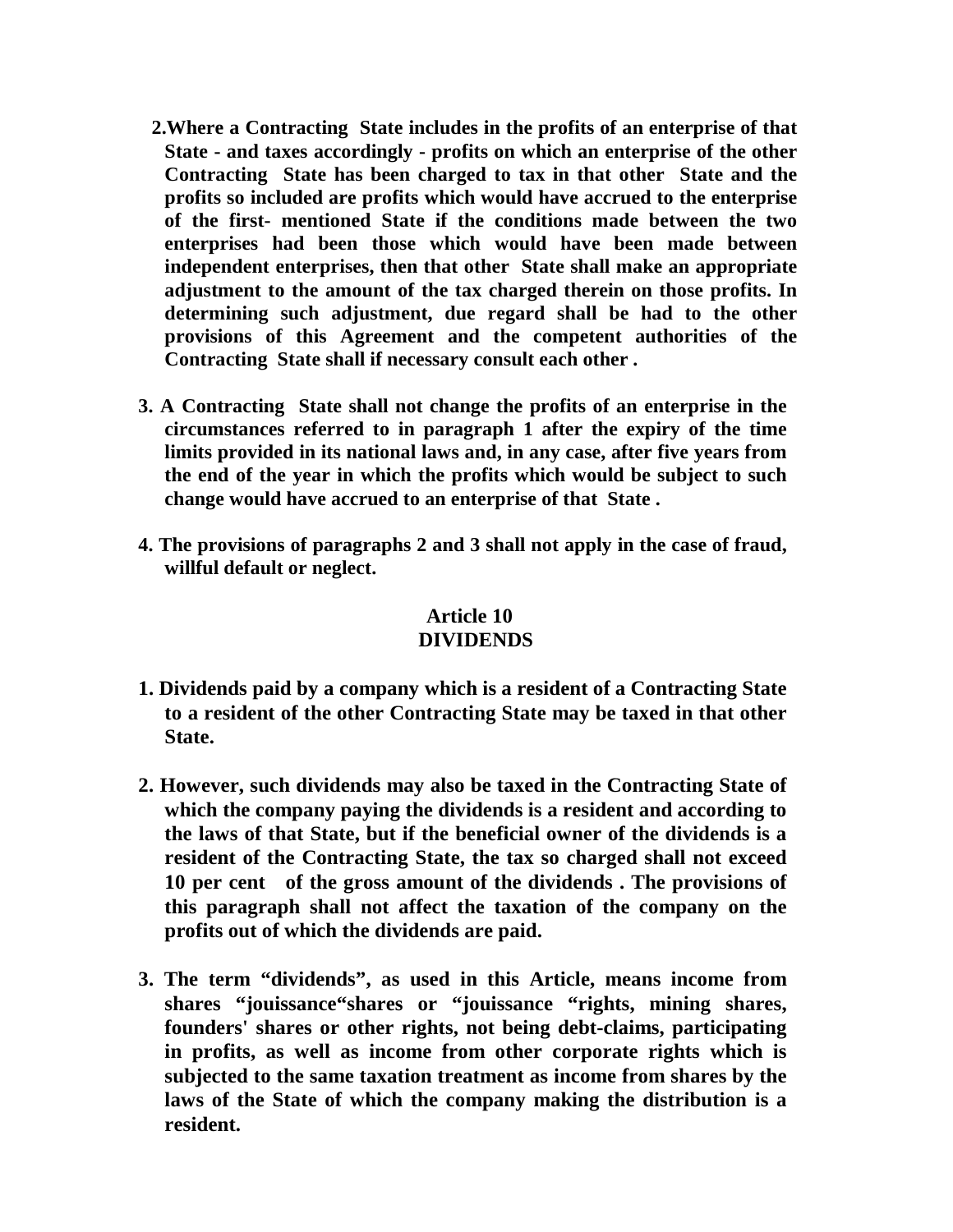- **4.The provisions of paragraphs 1 and 2 shall not apply if the beneficial owner of the dividends, being a resident of a Contracting State, carries on business in the other Contracting State of which the company paying the dividends is a resident, through a permanent establishment situated therein, or performs in that other State independent personal services from a fixed base situated therein, and the holding in respect of which the dividends are paid is effectively connected with such permanent establishment or fixed base . In such case the provisions of Article 7 or Article 14, as the case may be, shall apply.**
- **5. Where a company which is a resident of a Contracting State derives profits or income from the other Contracting State, that other State may not impose any tax on the dividends paid by the company, except insofar as such dividends are paid to a resident of that other State or insofar as the holding in respect of which the dividends are paid is effectively connected with a permanent establishment or a fixed base situated in that other State, nor subject the company's undistributed profits to a tax on the company's undistributed profits, even if the dividends paid or the undistributed profits consist wholly or partly of profits or income arising in such other State.**

#### **Article 11**

#### **INTEREST**

- **1. Interest arising in a Contracting State and paid to a resident of the other Contracting State may be taxed in that other State.**
- **2. However, such interest may also be taxed in the Contracting State in which it arises and according to the laws of that State, but if the beneficial owner of the interest is a resident of the other Contracting State, the tax so charged shall not exceed 15 per cent of the gross amount of the interest.**
- **3. Interest arising in a Contracting State shall be exempt from tax in both States if the interest is paid to:** 
	- **i) the other Contracting State, or its local authority there of;**
	- **ii) the Central Bank for the other Contracting State.**
- **4.The term "interest", as used in this Article, means income from debtclaims of every kind, whether or not secured by mortgage, and whether or not carrying a right to participate in the debtor's profits, and in particular, income from government securities and income from bonds or debentures, including premiums and prizes attaching to such securities, bonds or debentures as well as any income that is treated as interest under the taxation law of the Contracting State in which such**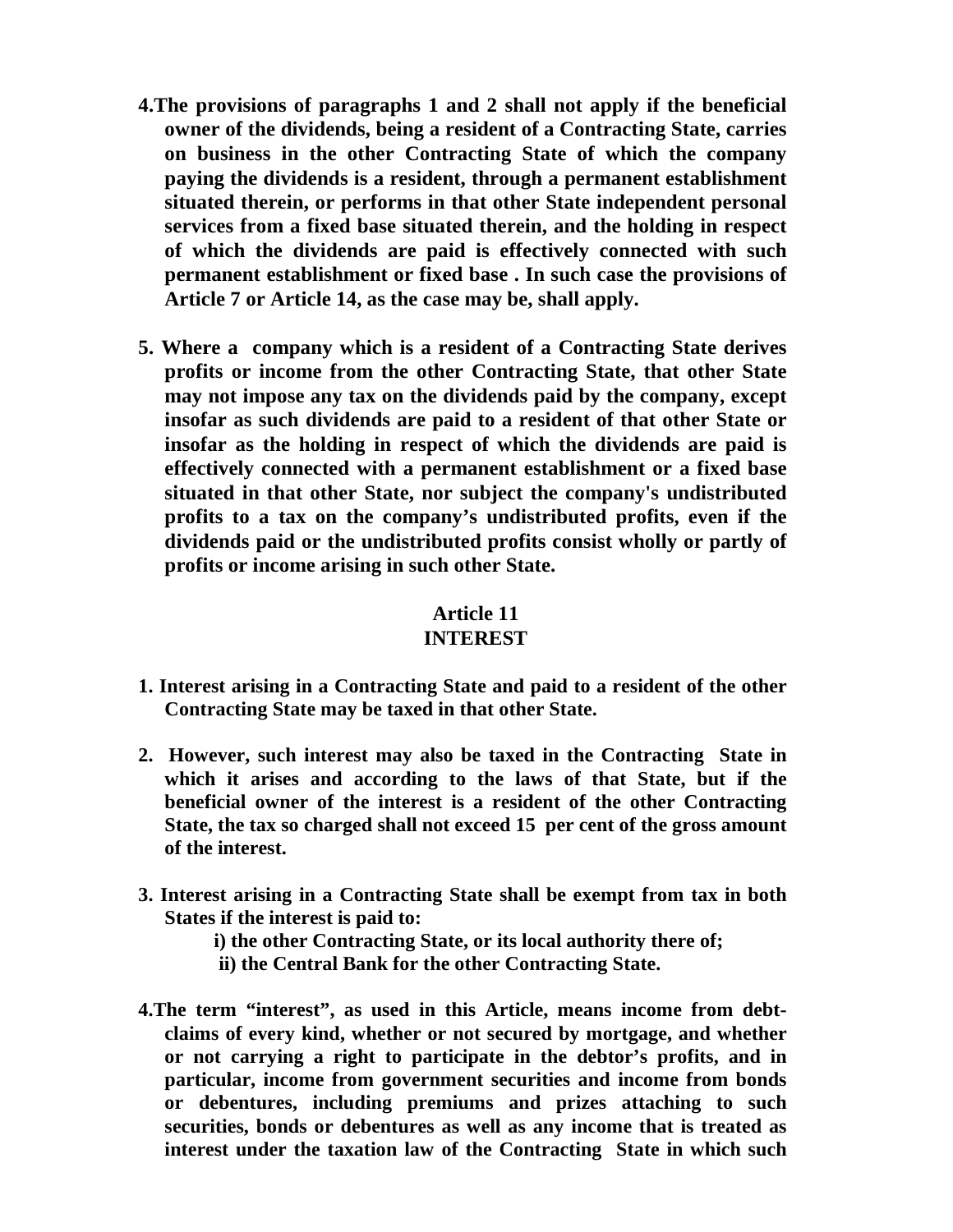**income arises .Penalty charges for late payment shall not be regarded as interest for the purpose of this Article.** 

- **5. The provisions of paragraphs 1 and 2 shall not apply if the beneficial owner of the interest, being a resident of a Contracting State, carries on business in the other Contracting State in which the interest arises, through a permanent establishment situated therein, or performs in that other State independent personal services from a fixed base situated therein, and the debt-claim in respect of which the interest is paid is effectively connected with such permanent establishment or fixed base. In such case, the provisions of Article7 or Article14, as the case may be, shall apply.**
- **6. Interest shall be deemed to arise in a Contracting State when the payer is a resident of that State. Where, however, the person paying the interest, whether he is a resident of a Contracting State or not, has in a Contracting State a permanent establishment or a fixed base in connection with which the indebtedness on which the interest is paid was incurred, and such interest is borne by such permanent establishment or fixed base, then such interest shall be deemed to arise in the State in which the permanent establishment or fixed base is situated.**
- **7. Where, by reason of a special relationship between the payer and the beneficial owner or between both of them and some other person, the amount of the interest, having regard to the debt-claim for which it is paid, exceeds the amount which would have been agreed upon by the payer and the beneficial owner in the absence of such relationship, the provisions of this Article shall apply only to the last-mentioned amount . In such case, the excess part of the payments shall remain taxable according to the laws of each Contracting State, due regard being had to the other provisions of this Agreement.**

#### **Article 12 ROYALTIES**

- **1. Royalties arising in a Contracting State and paid to a resident of the other Contracting State may be taxed in that other State.**
- **2. However, such royalties may also be taxed in the Contracting State in which they arise and according to the laws of that State, but If the beneficial owner of the royalties is a resident of the other Contracting State the tax so charged shall not exceed 15 per cent of the gross amount of the royalties.**
- **3. The term "royalties" as used in this Article means payments of any kind received, as a consideration for the use of , or the right to use, any**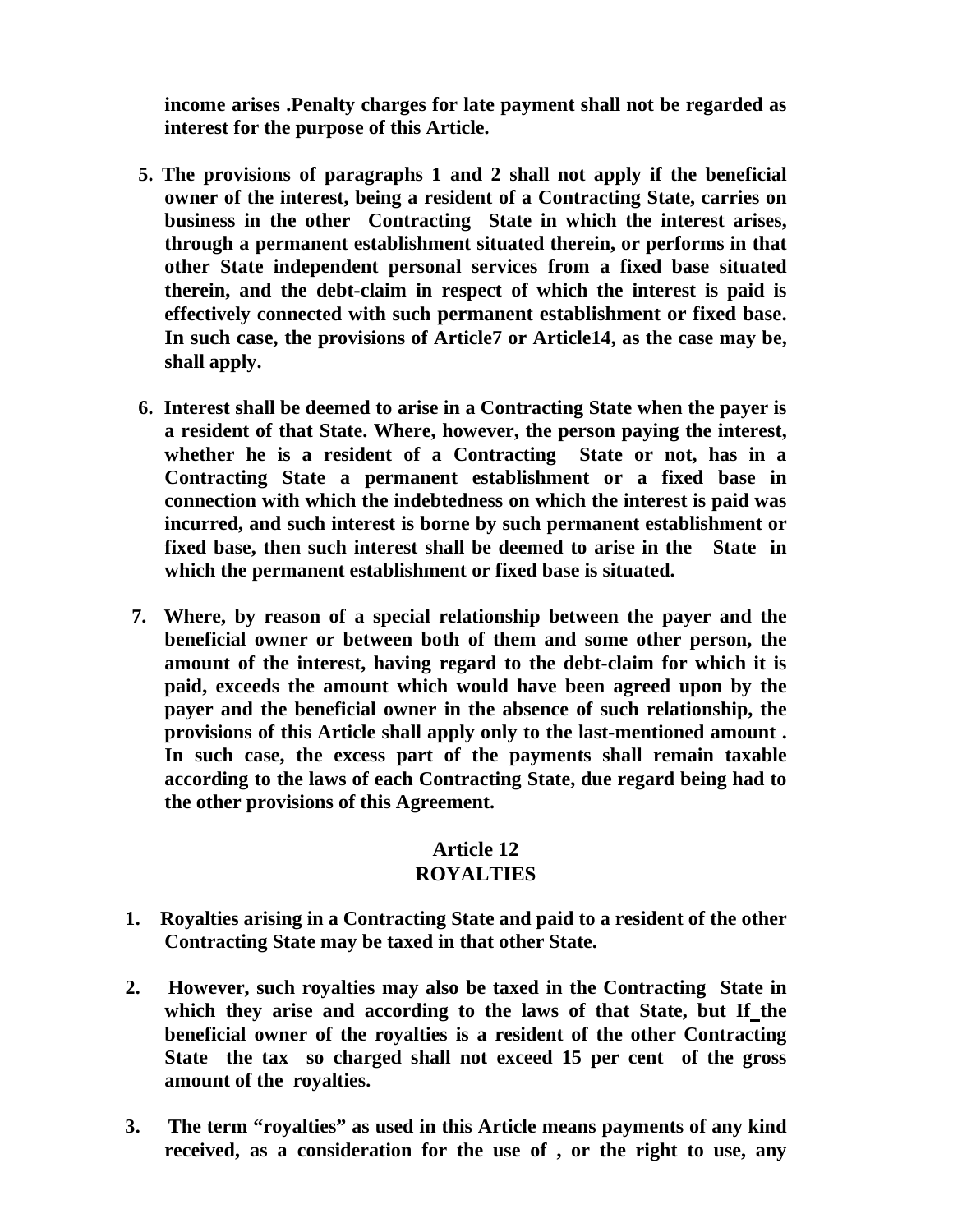**copyright of literary, artistic or scientific work including cinematograph films and films or tapes used for television or radio broadcasting , any patent, trade mark, design or model, computer software, plan, secret formula or process, or for the use of, or the right to use, industrial, commercial or scientific equipment, or for information concerning industrial, commercial or scientific experience. It also includes payments for technical assistance performed in a Contracting State by a resident of the other Contracting State where it is related to the application of any such rights, property or information and is of an ancillary and unimportant character.** 

- **4. The provisions of paragraphs 1 and 2 shall not apply if the beneficial owner of the royalties, being a resident of a Contracting State, carries on business in the other Contracting State in which the royalties arise, through a permanent establishment situated therein, or performs in that other State independent personal services from a fixed base situated therein, and the right or property in respect of which the royalties are paid is effectively connected with such permanent establishment or fixed base . In such case the provisions of Article7 or Article 14, as the case may be, shall apply.**
- **5. Royalties shall be deemed to arise in a Contracting State where the payer is a resident of that State. Where, however, the person paying the royalties, whether he is a resident of a Contracting State or not, has in a Contracting State a permanent establishment or a fixed base in connection with which the obligation to pay the royalties was incurred and the royalties are borne by that permanent establishment or fixed base, then such royalties shall be deemed to arise in the State in which the permanent establishment or fixed base is situated.**
- **6. Where, by reason of a special relationship between the payer and the beneficial owner or between both of them and some other person, the amount of the royalties, having regard to the use, right or information for which they are paid, exceeds the amount which would have been agreed upon by the payer and the beneficial owner in the absence of such relationship, the provisions of this Article shall apply only to the lastmentioned amount. In such case, the excess part of the payments shall remain taxable according to the laws of each Contracting State, due regard being had to the other provisions of this Agreement.**

# **Article 13**

# **CAPITAL GAINS**

**1. Gains derived by a resident of a Contracting State from the alienation of immovable property referred to in Article 6 and situated in the other Contracting State may be taxed in that other State.**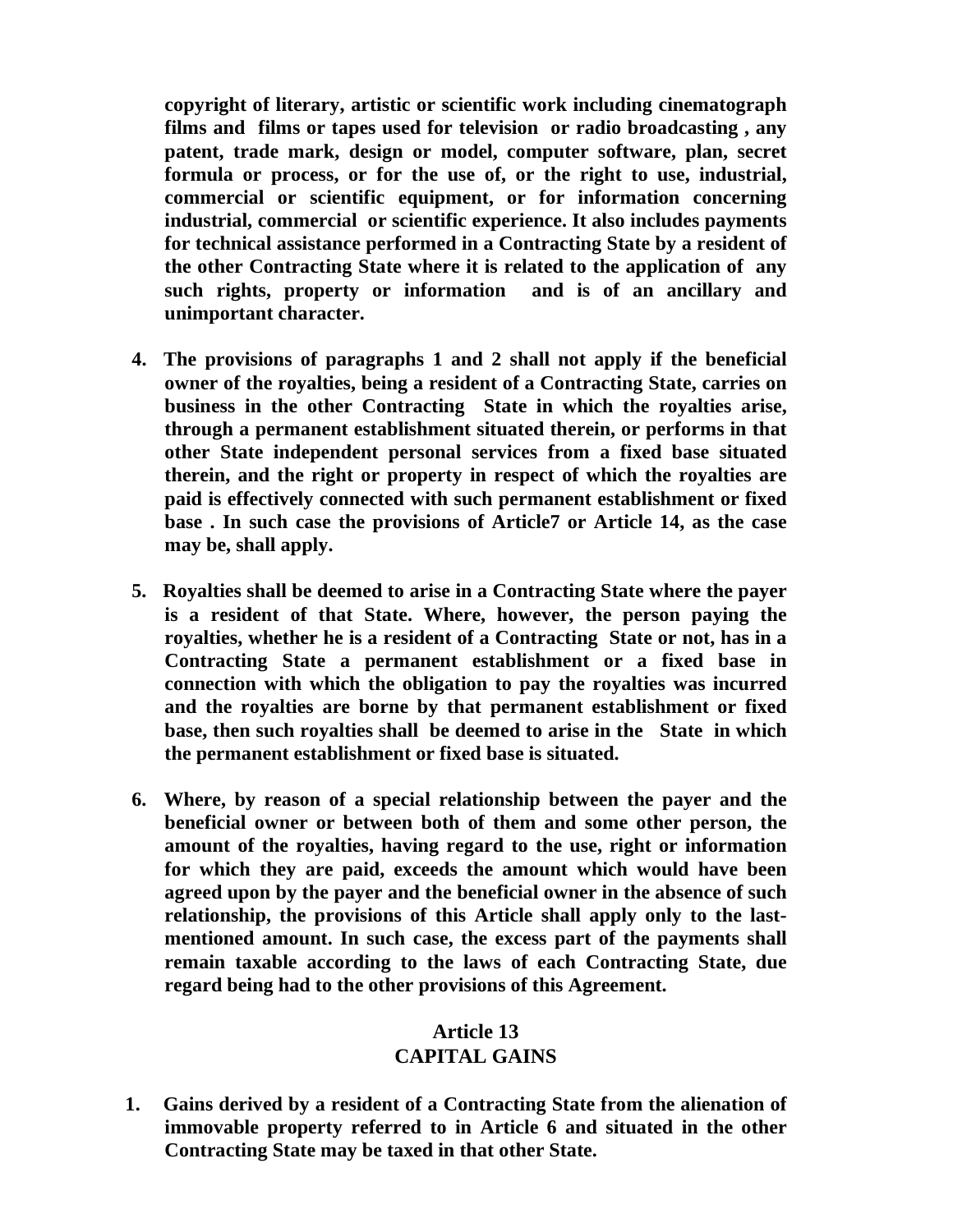- **2. Gains from the alienation of movable property forming part of the business property of a permanent establishment which an enterprise of a Contracting State has in the other Contracting State or of movable property pertaining to a fixed base available to a resident of a Contracting State in the other Contracting State for the purpose of performing independent personal services, including such gains from the alienation of such a permanent establishment (alone or with the whole enterprise) or of such fixed base, may be taxed in that other State.**
- **3. Gains from the alienation of ships or aircraft operated in international traffic or movable property pertaining to the operation of such ships or aircraft shall be taxable only in the Contracting State in which the profits of such ships or aircraft are taxable according to the provisions of Article 8.**
- **4. Gains from the alienation of any property other than that referred to in preceding paragraphs may be taxed in the Contracting State where the income arises.**

#### **Article 14 INDEPENDENT PERSONAL SERVICES**

**1. Income derived by a resident of a Contracting State in respect of professional services or other activities of an independent character shall be taxable only in that State except in the following circumstances, when such income may also be taxed in the other Contracting State:** 

> **(a) if he has a fixed base regularly available to him in the other Contracting State for the purpose of performing his activities, in that case, only so much of the income as is attributable to that fixed base may be taxed in that other Contracting State ; or**

> **(b) if his stay in the other Contracting State is for a period or periods amounting to or exceeding in aggregate 183 days in any twelve months period commencing or ending in the fiscal year concerned ;**

> **in that case, only as so much of the income as is derived from his activities performed in that other State may be taxed in that other State.**

**2. The term "professional services" includes especially independent scientific, literary, artistic, educational or teaching activities as well as the independent activities of physicians, lawyers, engineers, architects, dentists and accountants.**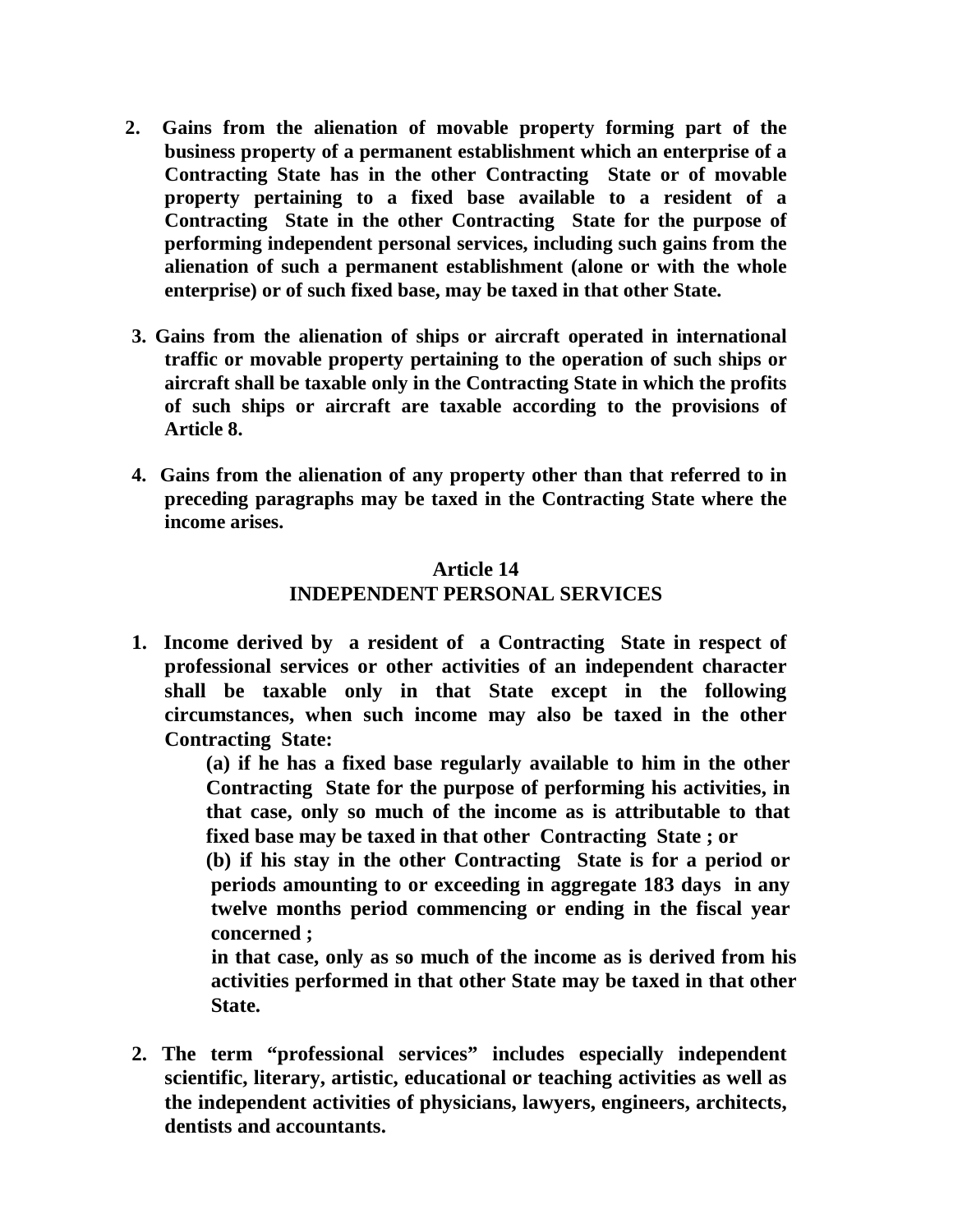#### **Article 15 DEPENDENT PERSONAL SERVICES**

- **1. Subject to the provisions of Articles 16, 18 and 19, salaries, wages and other similar remuneration derived by a resident of a Contracting State in respect of an employment shall be taxable only in that State unless the employment is exercised, in the other Contracting State . If the employment is so exercised, such remuneration as is derived there from may be taxed in that other State .**
- **2. Notwithstanding the provisions of paragraph 1, remuneration derived by a resident of a Contracting State in respect of an employment exercised in the other Contracting State shall be taxable only in the first-mentioned State if:** 
	- **(a) the recipient is present in the other State for a period or periods not exceeding in the aggregate 183 days in any twelve months period commencing or ending in the fiscal year concerned, and** 
		- **(b)the remuneration is paid by or on behalf of, an employer who is not a resident of the other State, and**
		- **(c)the remuneration is not borne by a permanent establish-ment or a fixed base, which the employer has in the other State.**
- **3. Notwithstanding the preceding provisions of this Article, remuneration derived in respect of an employment exercised aboard a ship or aircraft operated in international traffic, may be taxed in the Contracting State in which the profits from the operation of the ship or aircraft are taxable according to the provisions of Article 8.**

#### **Article 16 DIRECTORS` FEES**

 **Directors' fees and other similar payments derived by a resident of a Contracting State in his capacity as a member of the board of directors or any other similar organ of a company which is a resident of the other Contracting State may be taxed in that other State .**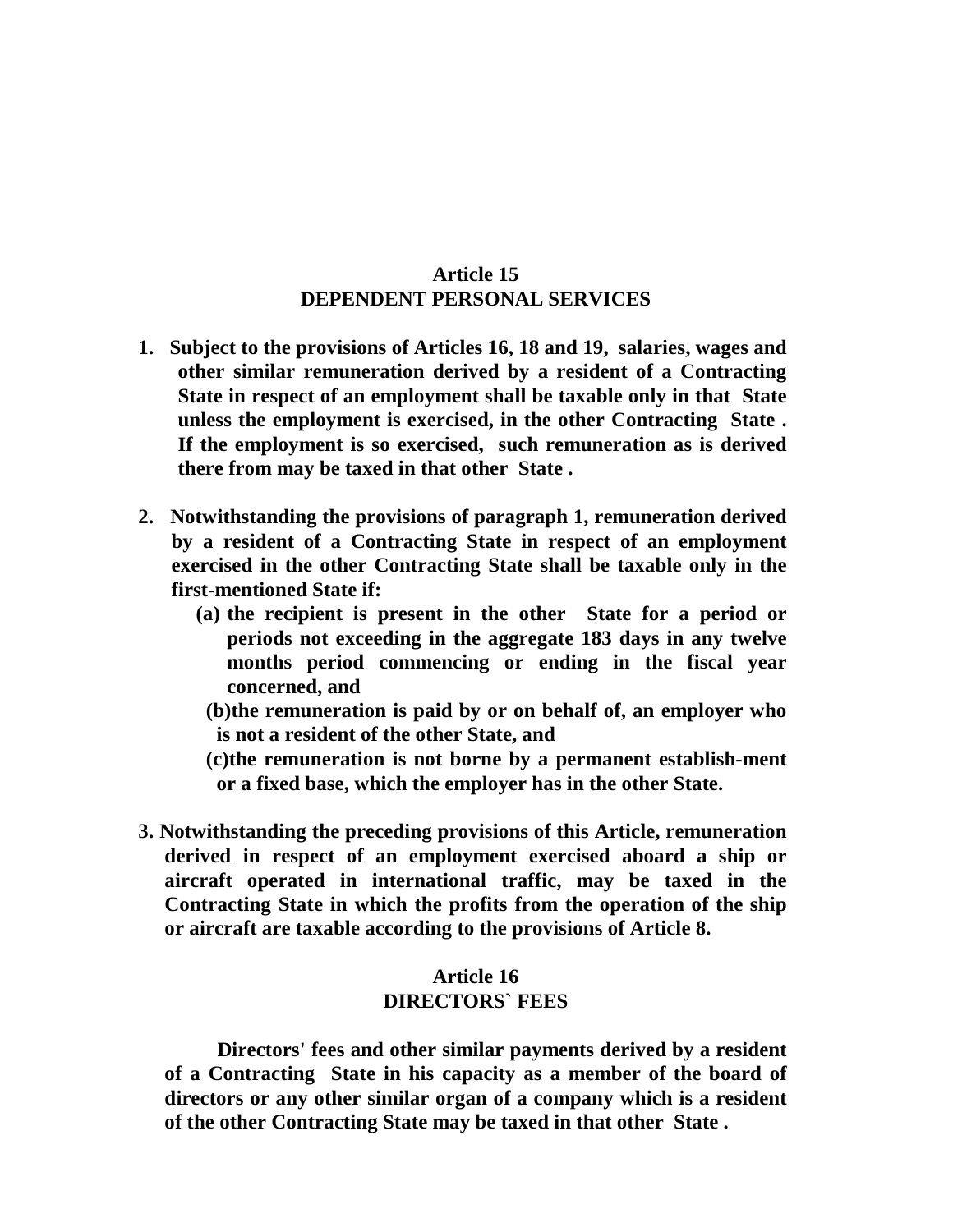# **Article 17 ARTISTES AND SPORTSMEN**

- **1. Notwithstanding the provisions of Articles 14 and 15 , income derived by a resident of a Contracting State as an entertainer, such as a theatre, motion picture, radio or television artiste, or a musician, or as a sportsman , from his personal activities as such exercised in the other Contracting State, may be taxed in that other State.**
- **2. Where income in respect of personal activities exercised by an entertainer or a sportsman, in his capacity as such accrues not to the entertainer or sportsman, himself but to another person, that income may, notwithstanding the provisions of Articles 7, 14 and 15, be taxed in the Contracting State in which the activities of the entertainer or sportsman are exercised.**

# **Article 18 PENSIONS AND ANNUITIES**

- **1. Pensions and annuities arising in a Contracting State and paid to a resident of the other Contracting State may be taxed in the first mentioned State.**
- **2. The term "annuities" means a stated sum payable periodically at Stated times, during life or during a specified or as ascertainable period of time, under an obligation to make the payments in return for adequate and full consideration in money or money's worth.**

# **Article 19 GOVERNMENT SERVICE**

- **1. Remuneration , other than a pension, paid by a Contracting State or a political subdivision or a local authority thereof to an individual in respect of services rendered to that State or subdivision or authority shall be taxable only in that State.**
- **2. However, such remuneration shall be taxable only in the other Contracting State if the services are rendered in that other State and the individual is a resident of that other State who:** 
	- **(i) is a national of that State; or**
	- **(ii) did not become a resident of that State solely for the purpose of rendering the services.**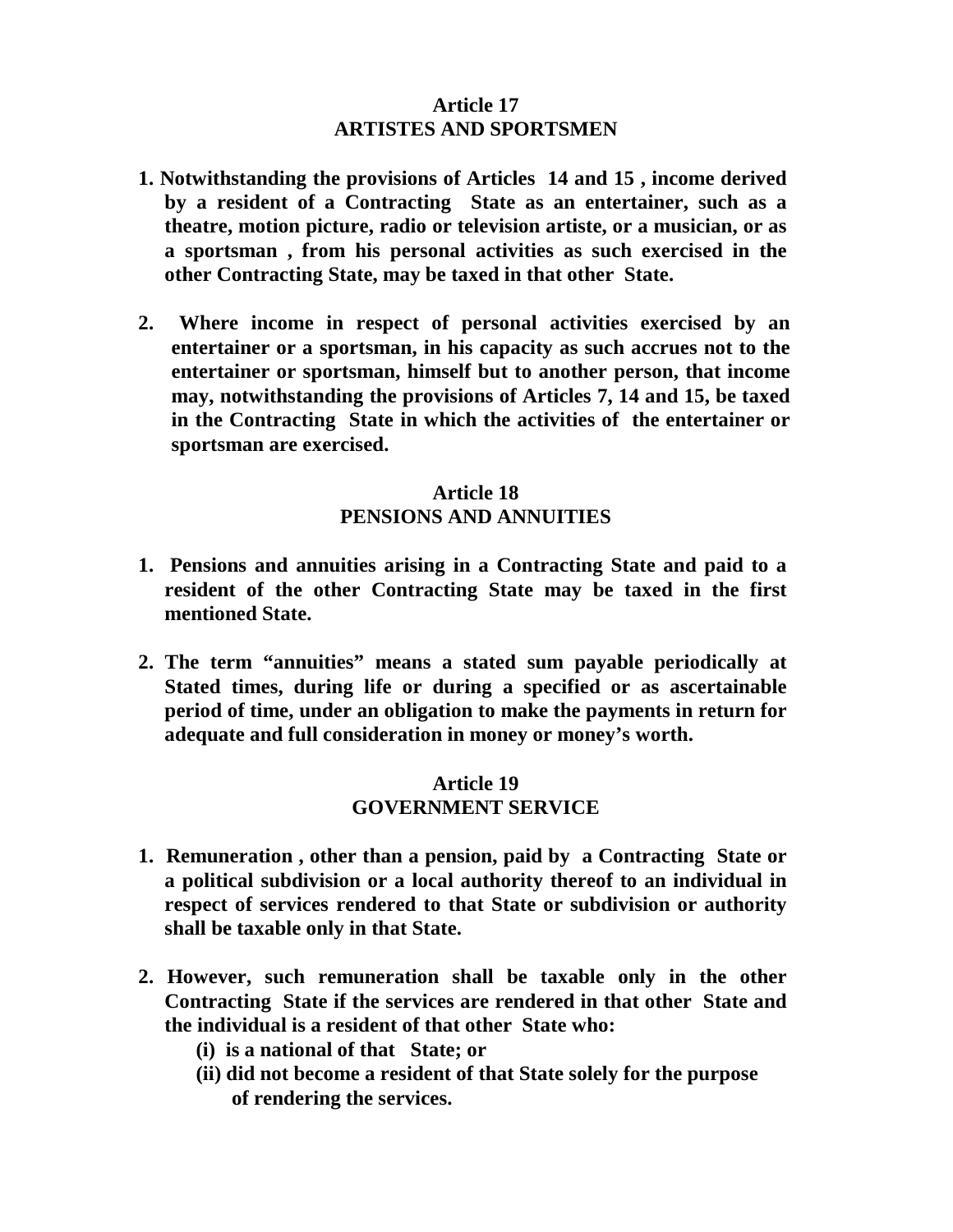**3. The provisions of Article 15, 16 and 18 shall apply to remuneration in respect of services rendered in connection with a business carried on by a Contracting State or a political subdivision or a local authority thereof.** 

# **Article 20 STUDENTS AND APPRENTICES**

- **1. Remuneration which a resident of a Contracting State receives for undertaking study or research at a high level, or for teaching, during a period not exceeding two years, at a university, research institute or other similar establishment for highest or higher education in the other Contracting State, shall not be taxable in that other State.**
- **2. Notwithstanding the provisions of Articles 14 and 15 , income which a student or an apprentice , who is or was immediately before visiting a Contracting State a resident of the other Contracting State and who is present in the first-mentioned State solely for the purpose of his education or training , receives in respect of services rendered in the first-mentioned State , provided that such services are in connection with his studies or training or maintenance , shall not be taxed in the first –mentioned State for a period not exceeding four years.**

# **Article 21 PROFESSORS AND RESEARCHERS**

- **1. Resident of one of the Contracting States who, at the invitation of a university, college or other establishment for higher education or scientific research in the other Contracting State, visits that other State, solely for the purpose of teaching or scientific research at such institution for a period not exceeding two years, shall not be taxed in that other State on his remuneration for such teaching or research.**
- **2. The provisions of paragraph 1 shall not apply to remuneration derived in respect of research undertaken not in the public interest but primarily for the private benefit of a specific person or persons**.

# **Article 22 OTHER INCOME**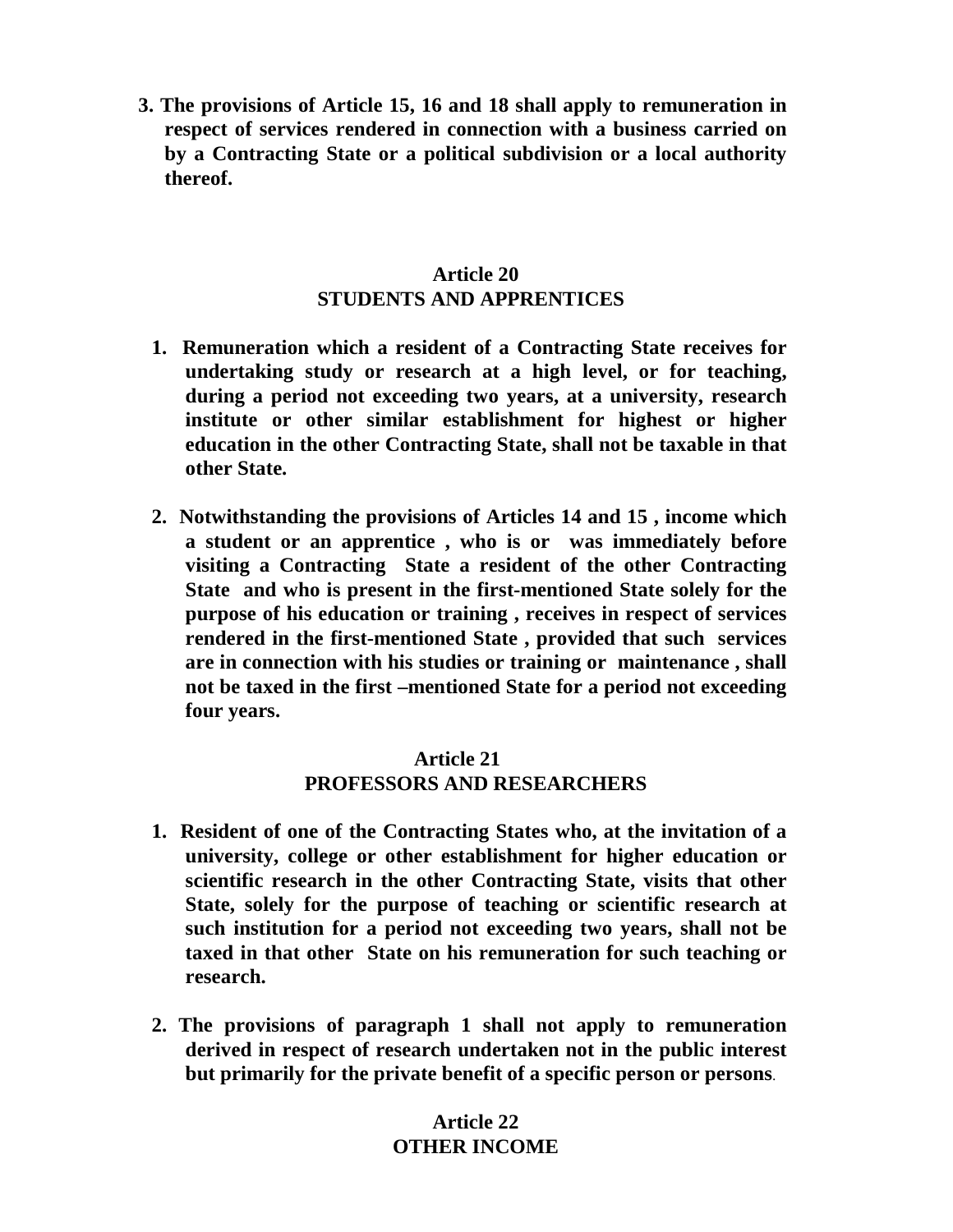- **1. Subject to the provisions of paragraph 2 and 3, items of income of a resident of a Contracting State, wherever arising, not dealt with, in the foregoing Articles of this Agreement shall be taxable only in that State.**
- **2. The provisions of paragraph 1 shall not apply to income, other than income from immovable property as defined in paragraph 2 of Article 6, if the recipient of such income being a resident of a Contracting State, carries on business in the other Contracting State through a permanent establishment situated therein, or performs in that other State independent personal service from a fixed base situated therein, and the right or property in respect of which the income is paid is effectively connected with such permanent establishment or fixed base. In such case the provisions of Article 7 or Article 14, as the case may be, shall apply.** 
	- **3. Notwithstanding the preceding paragraphs where income not dealt with the foregoing Articles of this Agreement is derived by a resident of a Contracting State from sources in the other Contracting State , such income may also be taxed in the State in which it arises and according to the laws of that State.**

## **CHAPTER IV**

## **Article 23 CAPITAL**

- **1. Capital represented by immovable property referred to in Article 6, owned by a resident of a Contracting State and situated in the other Contracting State , may be taxed in that other State.**
- **2. Capital represented by immovable property forming part of the business property of a permanent establishment which an enterprise of a Contracting State has in the other Contracting State or by movable property pertaining to fixed base available to a resident of a Contracting State in the other Contracting State for the purpose of performing independent personal services , may be taxed in that other State.**
- **3. Capital represented by ships or aircraft operated in international traffic and by movable property pertaining to the operation of**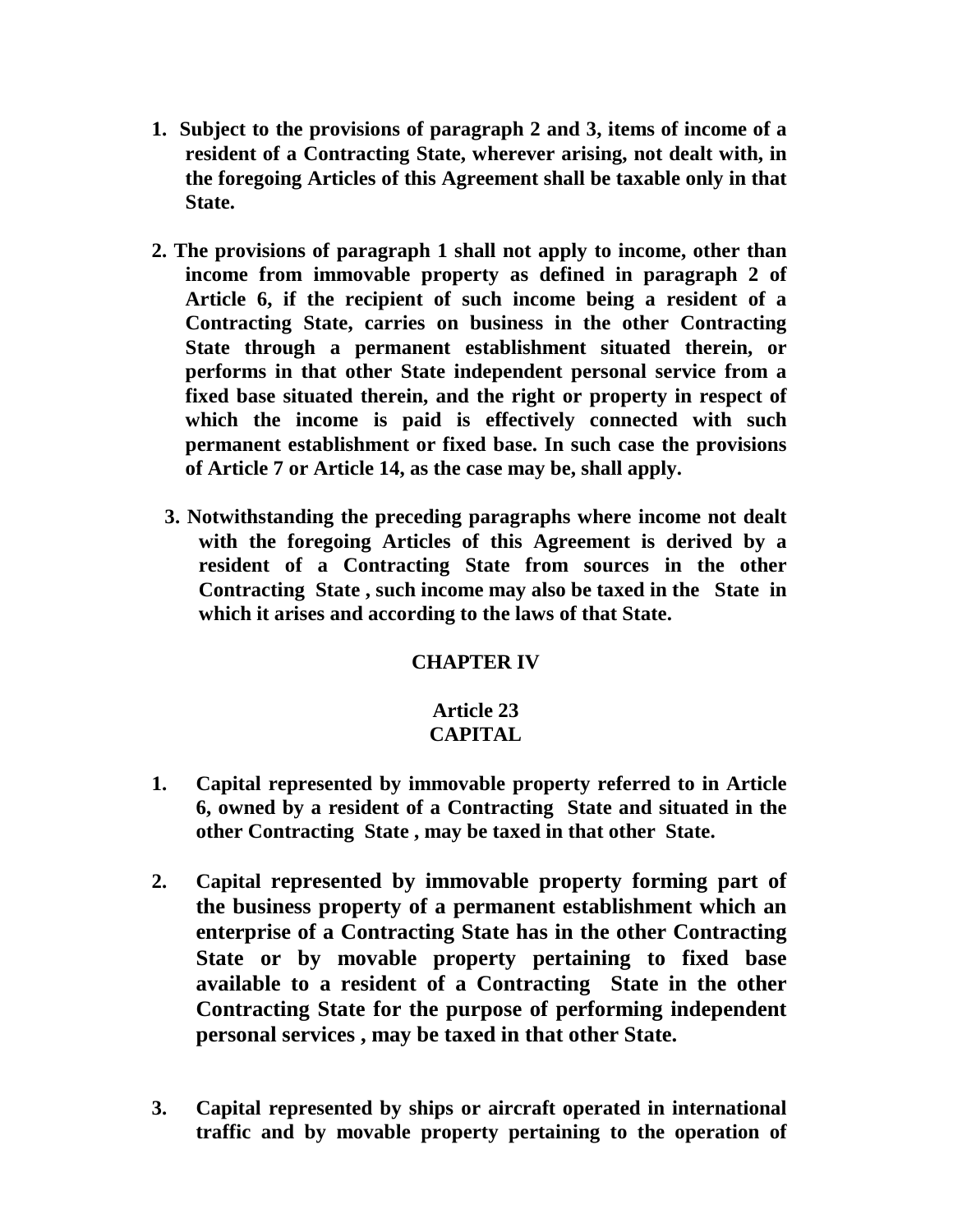**such ships or aircraft , shall be taxable only in the Contracting State in which the profits from the aforesaid ships or aircraft are taxable according to the provisions of Article 8.** 

**4. All other elements of capital of a resident of a Contracting State shall be taxable only in that State.** 

#### **CHAPTER V**

#### **METHODS FOR ELMINITATION OF DOUBLE TAXATION**

# **Article 24 ELIMINATION OF DOUBLE TAXATION**

**1. Where a resident of a Contracting State derives income or owns capital, which, in accordance with the provisions of this Agreement, may be taxed in the other Contracting State, the first-mentioned State shall allow:** 

**a) as a deduction from the tax on the income of that resident, an amount equal to the income tax paid in that other State,** 

**b) as a deduction from the tax on the capital of that resident, an amount equal to the capital tax paid in that other State.** 

**Such deduction in either case shall not, however, exceed that part of the income tax or capital tax , as computed before the deduction is given, which is attributable, as the case may be, to the income or the capital which may be taxed in that other State.** 

- **2. Where, in accordance with any provision of this Agreement income, derived by a resident of a contracting state, is exempt from tax in that state, such state may nevertheless, in calculating the amount of tax on the remaining income of such resident, take into account the exempted income.**
- **3. For the purposes of deduction from the tax on income in a Contracting State, the tax paid in the other Contracting State shall be deemed to include the tax which is otherwise payable in that other Contracting State but has been reduced or waived by that Contracting State under its legal provisions for tax incentives. The competent authorities of the Contracting States shall by mutual agreement settle the mode of application of this provision.**

# **CHAPTER VI SPECIAL PROVISION**

#### **Article 25**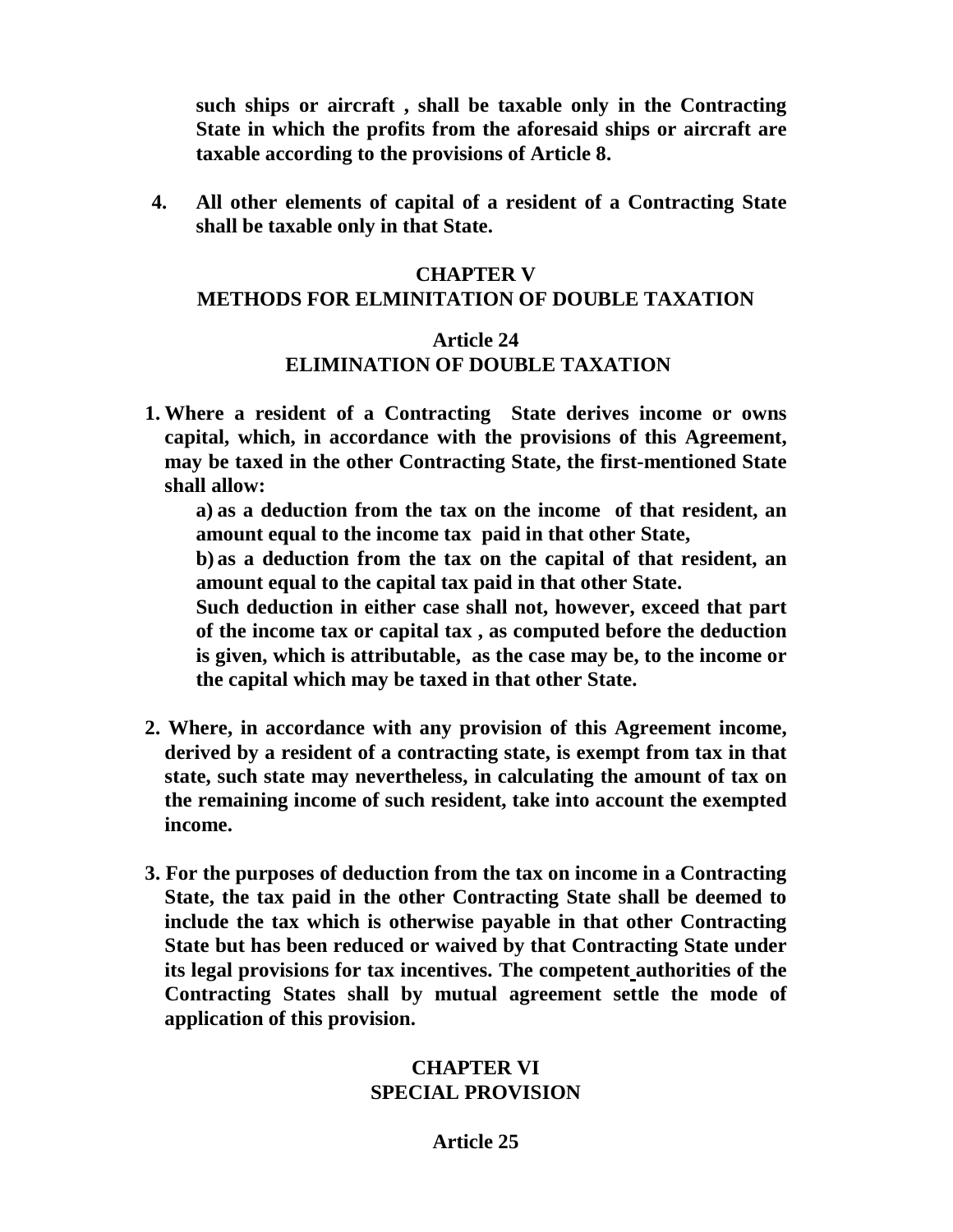#### **NON-DISCRIMINATION**

- **1. Nationals of a Contracting State shall not be subjected in the other Contracting State to any taxation or any requirement connected therewith, which is other or more burdensome than the taxation and connected requirements to which nationals of that other State in the same circumstances, in particular in the respect to residence, are or may be subjected. these provisions shall, notwithstanding the provisions of Article 1, also apply to persons who are not residents of one or both of the Contracting States.** 
	- **2. Stateless persons who are residents of a Contracting State shall not be subjected in either Contracting State to any taxation or any requirement connected therewith, which is other or more burdensome than the taxation and connected requirements to which national of the State concerned in the same circumstances are or may be subjected.**
	- **3. The taxation on a permanent establishment, which an enterprise of a Contracting State has in the other Contracting State , shall not be less favorably levied in that other State than the taxation levied on enterprises of that other State carrying on the same activities .This provision shall not be construed as obliging a Contracting State to grant to residents of the other Contracting State any personal allowances, reliefs and reductions for taxation purpose on account of civil status or family responsibilities which it grants to its own residents.**
	- **4.Except where the provisions of paragraph 1 of Article 9, paragraph 7 of Article 11, or paragraph 6 of Article 12, apply, interest, royalties and other disbursements paid by an enterprise of a Contracting State to a resident of the other Contracting State shall , for the purpose of determining the taxable profits of such enterprise, be deductible under the same conditions as if they had been paid to a resident of the firstmentioned State.**

**Similarly, any debts of an enterprise of a Contracting State to a resident of the other Contracting State shall , for the purpose of determining the taxable capital of such enterprise, be deductible under the same conditions as if they had been contracted to a resident of the first- mentioned State.**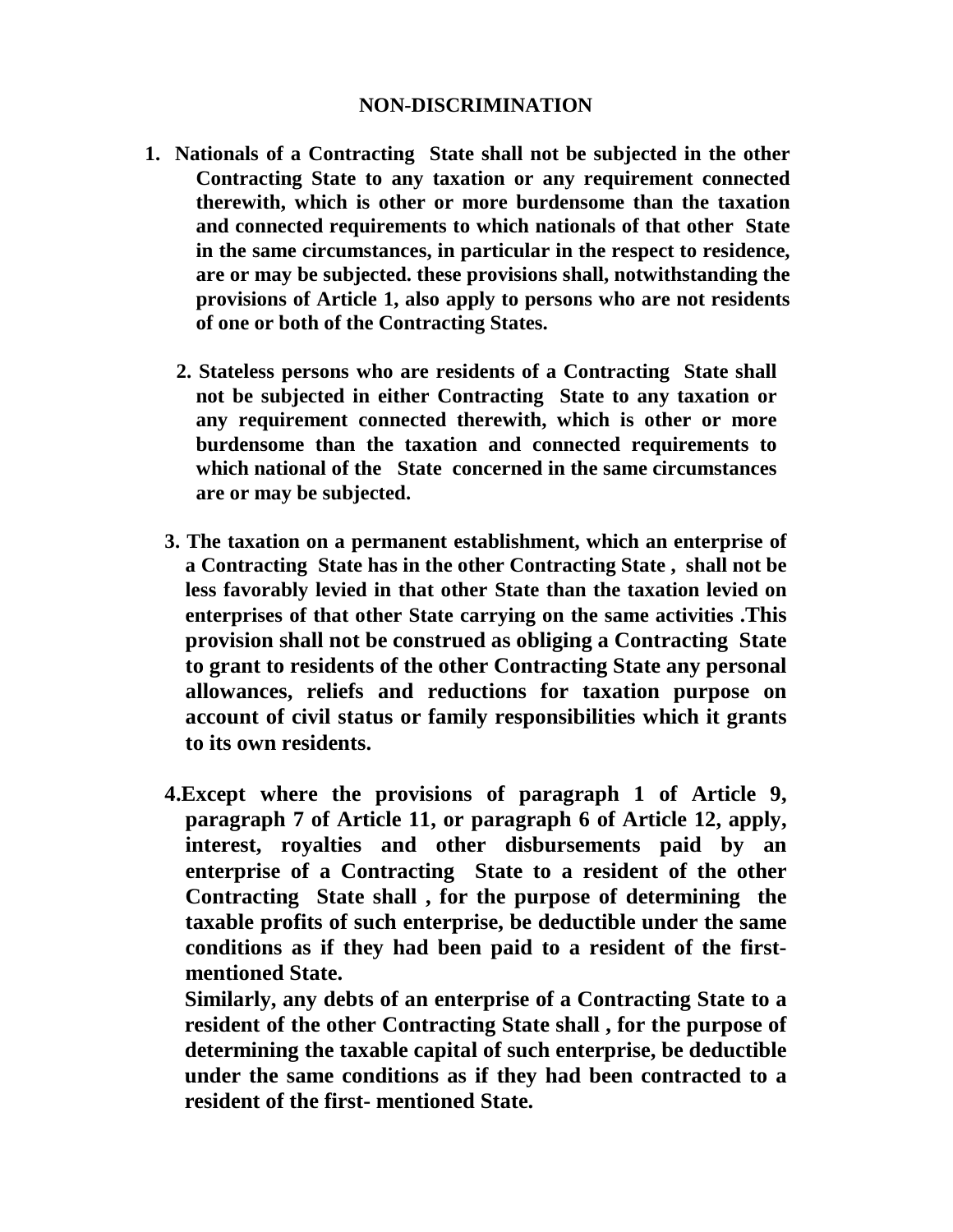- **5. Enterprises of a Contracting State, the capital of which is wholly or partly owned or controlled, directly or indirectly, by one or more residents of the other Contracting State, shall not be subjected in the first-mentioned State to any taxation or any requirement connected therewith which is other or more burdensome than the taxation and connected requirements to which other similar enterprises of the first-mentioned State are or may be subjected.**
- **6. The provisions of this Article shall, notwithstanding the provision of Article 2, apply to taxes of every kind and description.**

# **Article 26 MUTUAL AGREEMENT PROCEDURE**

- **1.Where a person considers that the actions of one or both of the Contracting States result or will result for him in taxation not in accordance with this Agreement, he may, irrespective of the remedies provided by the domestic law of those States, present his case to the competent authority of the Contracting State of which he is a resident or, if his case comes under paragraph 1 of Article 25, to that of the Contracting State of which he is a national. The case must be presented within three years from the first notification of the action resulting in taxation not in accordance with the provisions of the Agreement.**
- **2.The competent authority shall endeavor, if the objection appears to it to be justified and if it is not itself able to arrive at a satisfactory solution, to resolve the case by mutual agreement with the competent authority of the other Contracting State, with a view to the avoidance of taxation which is not in accordance with the Agreement. Any agreement reached shall be implemented notwithstanding any time limits in the domestic law of the Contracting States.**
- **3. The competent authorities of the Contracting States shall endeavor to resolve by mutual agreement any difficulties or doubts arising as to the interpretation of the application of the Agreement. They may also consult together for the elimination of double taxation in cases not provided for in the Agreement.**
- **4. The competent authorities of the Contracting States may communicate with each other directly, including through a joint**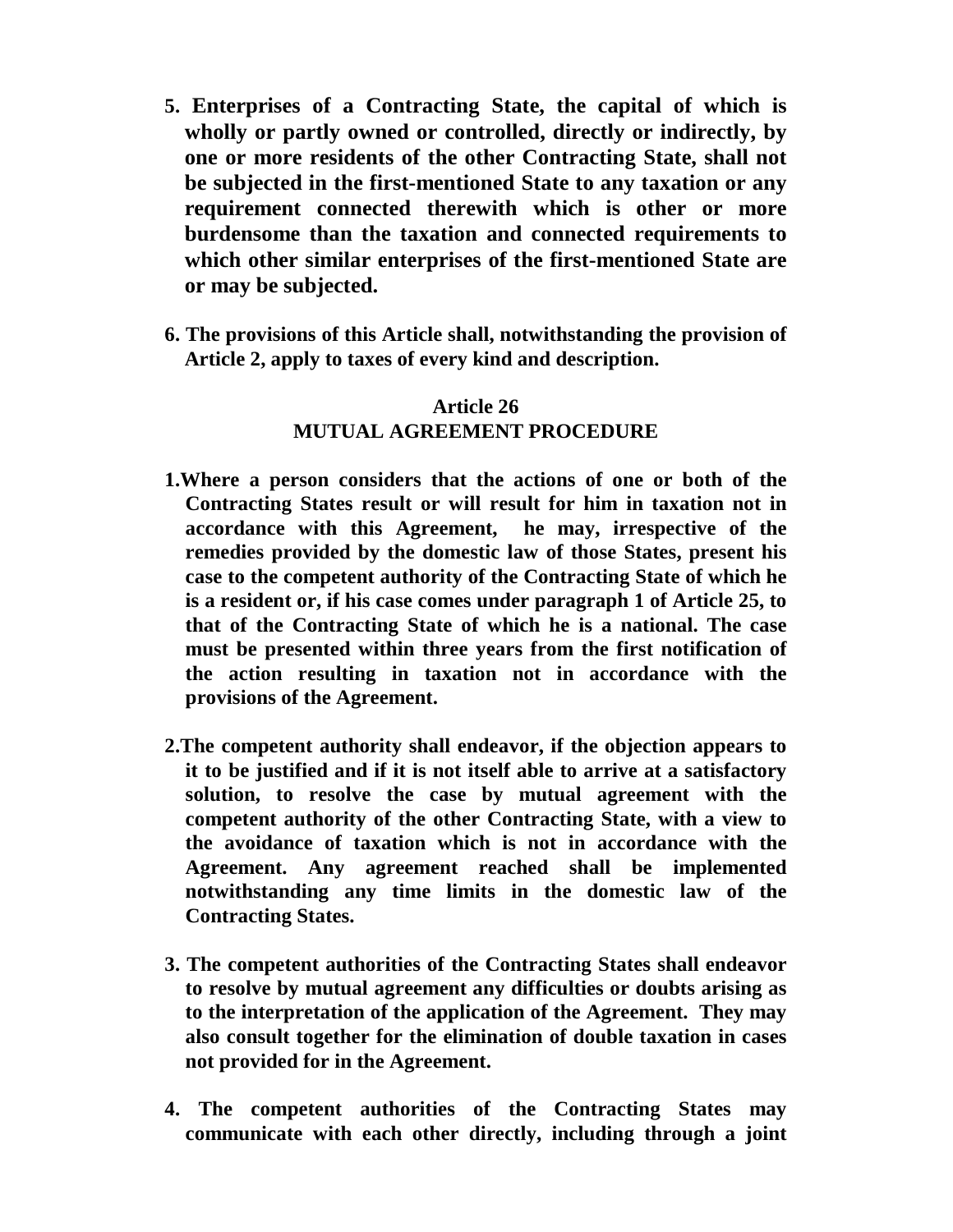**commission consisting of themselves or their representatives, for the purpose of reaching an agreement in the sense of the preceding paragraphs.** 

## **Article 27 EXCHANGE OF INFORMATION**

- **1. The competent authorities of the Contracting States shall exchange such information as is necessary for carrying out the provisions of this Agreement or of the domestic laws of the Contracting States concerning taxes covered by the Agreement, insofar as the taxation thereunder is not contrary to the Agreement. The exchange of information is not restricted by Article 1. Any information received by a Contracting State shall be treated as secret in the same manner as information obtained under the domestic laws of that State and shall be disclosed only to persons or authorities (including Courts and administrative bodies) involved in the assessment or collection of, the enforcement or prosecution in respect of, or the determination of appeals in relation to, the taxes covered by the Agreement. Such persons or authorities shall use the information only for such purposes. They may disclose the information in public court proceedings or in judicial decisions.**
- **2. In no case shall the provisions of paragraph 1 be construed so as to impose on a Contracting State the obligation:** 
	- **(a) to carry out administrative measures at variance with the laws and administrative practice of that or of the other Contracting State;**
	- **(b) to supply information which is not obtainable under the laws or in the normal course of the administration of that or of the other Contracting State;**
	- **(c) to supply information which would disclose any trade, business, industrial, commercial or professional secret or trade process, or information, the disclosure of which would be contrary to public policy ( order public ).**

## **Article 28 MEMBERS OF DIPLOMATIC MISSIONS AND CONSULAR POSTS**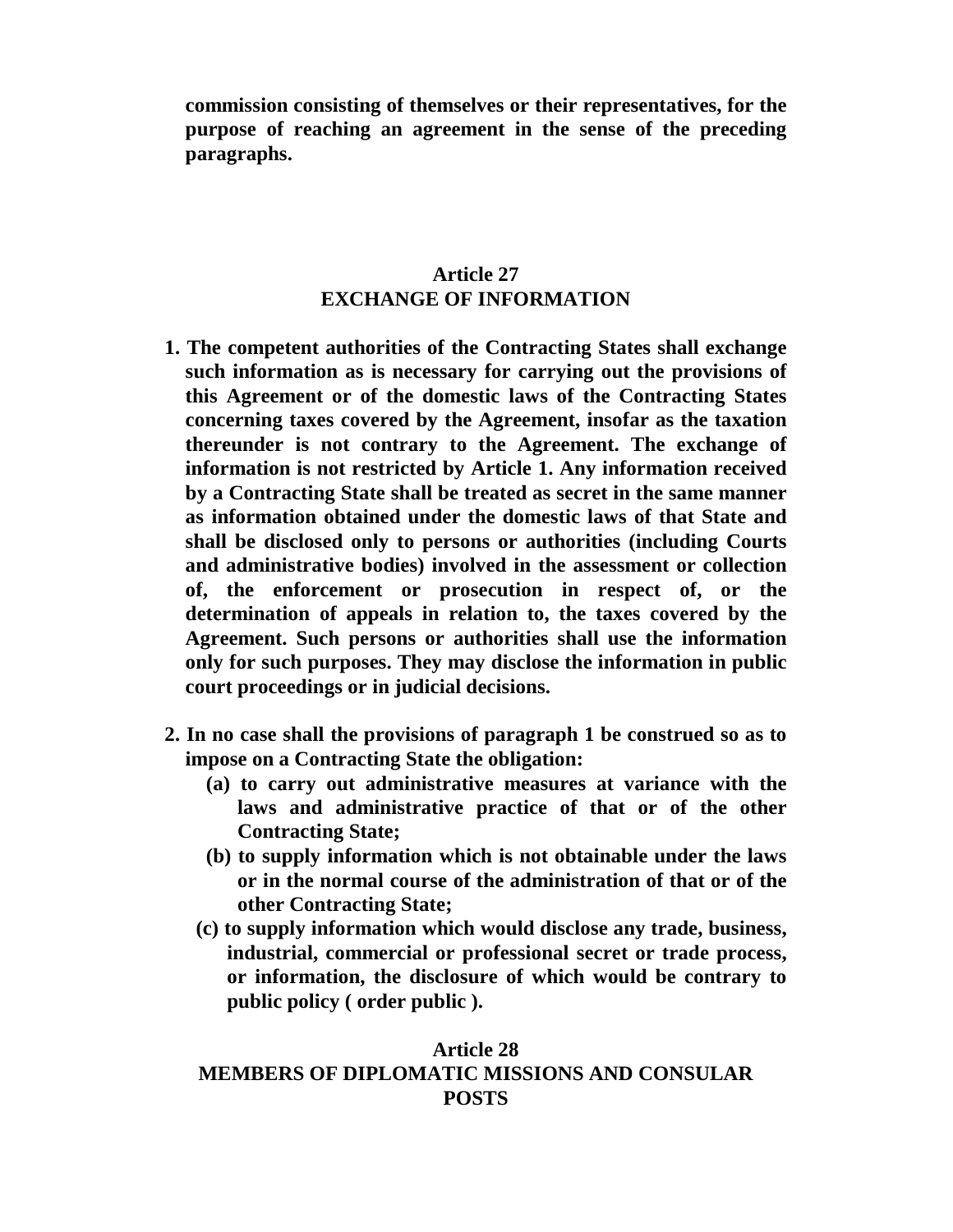**Nothing in this Agreement shall affect the fiscal privileges of members of diplomatic missions or consular posts under the general rules of international law or under the provisions of special agreements.** 

## **CHAPTER VII FINAL PROVISIONS**

## **Article 29 ENTRY INTO FORCE**

- **1. This Agreement shall enter into force on the date of the exchange of the notifications confirming the completion of the legal procedures necessary to its enter into force in the two Contracting States.**
- **2. After the entry into force of this Agreement its provisions shall have effect for the first time:**

**(a) in respect of tax withheld at source, on amounts paid or credited on or after the first day of January in the calendar year next following that in which agreement enters into force ; and (b) in respect of other taxes, for taxation years or periods beginning on or after the first day of January in the calendar year next following that in which the agreement enters into force.** 

#### **Article 30 TERMINATION**

**This Agreement shall continue in effect indefinitely, but either Contracting States, may, on or before June 30 in any calendar year after the expiration of a period of five years** from **the date of entry into force, give to the other Contracting State a notice of termination in writing through diplomatic channels.** 

**In such event, the Agreement shall cease to have effect:**

**(a) in respect of tax withheld at source, on amounts paid or credited on or after the first day of January in the calendar year next following that in which the notice is given; and** 

**(b) in respect of other taxes, for taxation years beginning on or after the first day of January in the calendar year next following that in which the notice is given**.